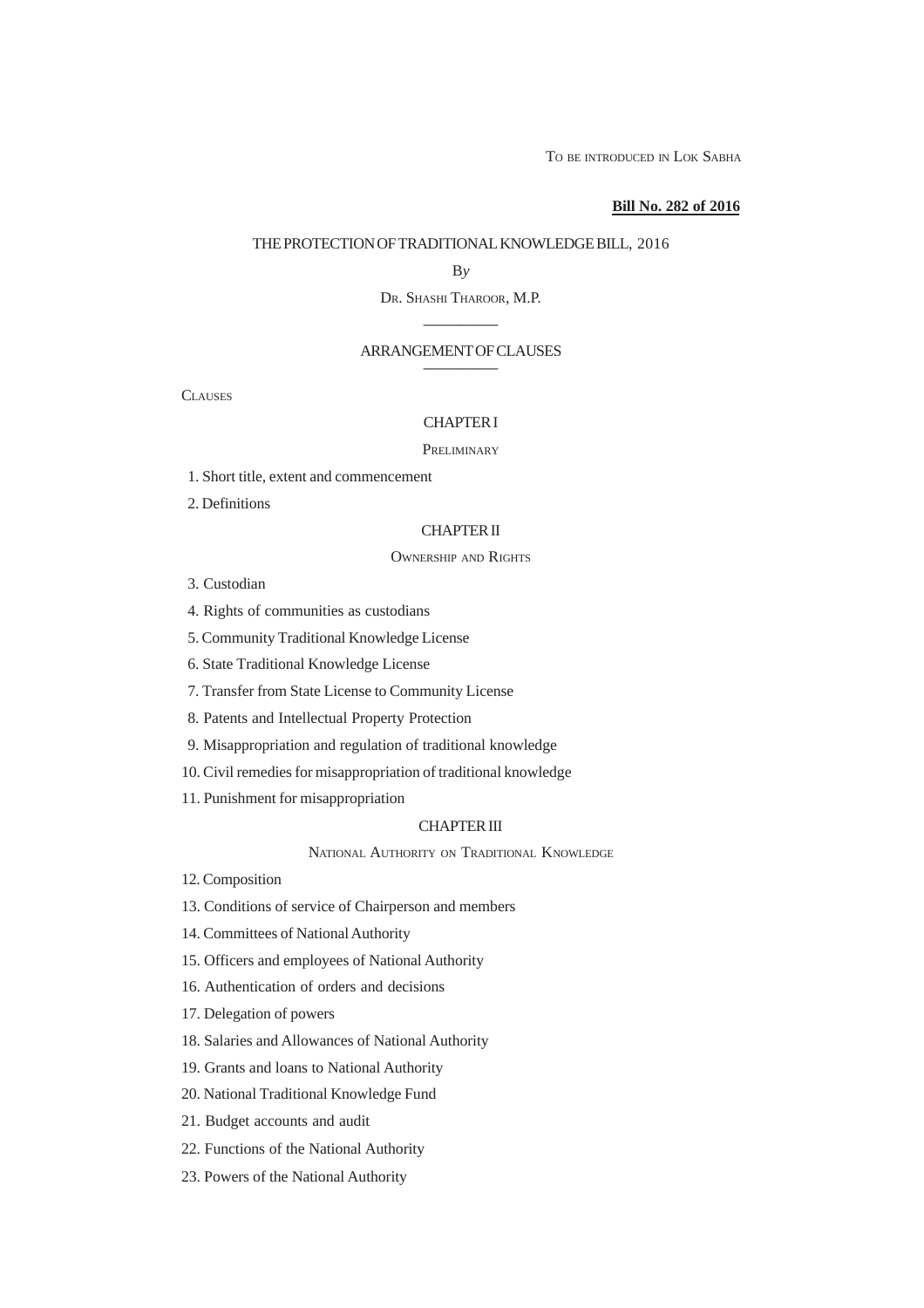**CLAUSES** 

#### CHAPTER IV

#### STATE BOARD OF TRADITIONAL KNOWLEDGE

- 24. Composition
- 25. Conditions of service of Chairperson and members
- 26. Officers and employees of State Board
- 27. Authentication of orders and decisions of State Board
- 28. Delegation of powers
- 29. Expenses of State Board on Traditional Knowledge
- 30. Grants and loans to State Board
- 31. Constitution of State Traditional Knowlegde Fund
- 32. Audit of accounts of State Board
- 33. Functions of State Board
- 34. Powers of the State Board on Traditional knowledge

# CHAPTER V

# PROCEDURES, TKDS, TKDL AND FUNCTION OF GOVERNMENT

- 35. Application for grant of custodianship
- 36. Traditional Knowledge Docketing System
- 37. Traditional Knowledge Digital Library
- 38. Functions of the Central Government
- 39. Functions of the State Government

# CHAPTER VI

#### **MISCELLANEOUS**

- 40. National Authority to be bound by the directions given by Central Government
- 41. Power of State Government to give directions
- 42. Settlement of disputes
- 43. Appeals
- 44. Execution of determination or order
- 45. Protection of action taken in good faith
- 46. Offences to be cognizable and non-bailable
- 47. Act to have effect in addition to other Acts
- 48. Power of Central Government to give directions to State Government
- 49. Cognizance of offences
- 50. Power of Central Government to make rules
- 51. Power of State Government to make rules
- 52. Power to give effect to the provisions of the Act
- 53. Power to remove difficulties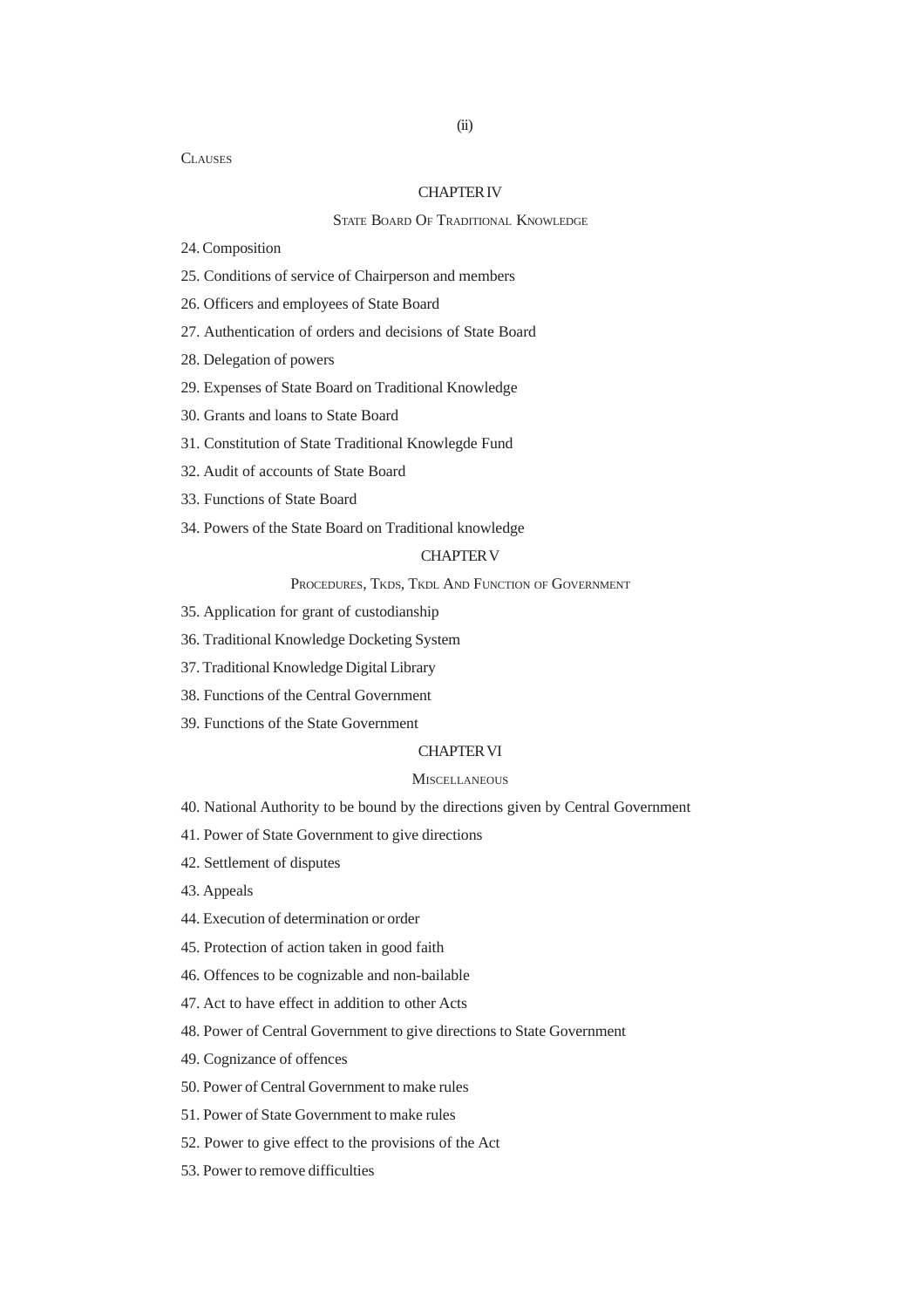TO BE INTRODUCED IN LOK SABHA

**Bill No. 282 of 2016**

# THE PROTECTION OF TRADITIONAL KNOWLEDGE BILL, 2016

B*y*

DR. SHASHI THAROOR, M.P.

# A

BILL

*to provide for the protection, preservation, promotion and development of India's Traditional Knowledge and for matters connected therewith or incidental thereto.*

BE it enacted by Parliament in the Sixty-seventh Year of the Republic of India as follows:—

# CHAPTER I

## **PRELIMINARY**

5

**1.** (*1*) This Act may be called the Protection of Indian Traditional Knowledge Act, 2016.

(*2*) It extends to the whole of India.

Short title, extent and commencement.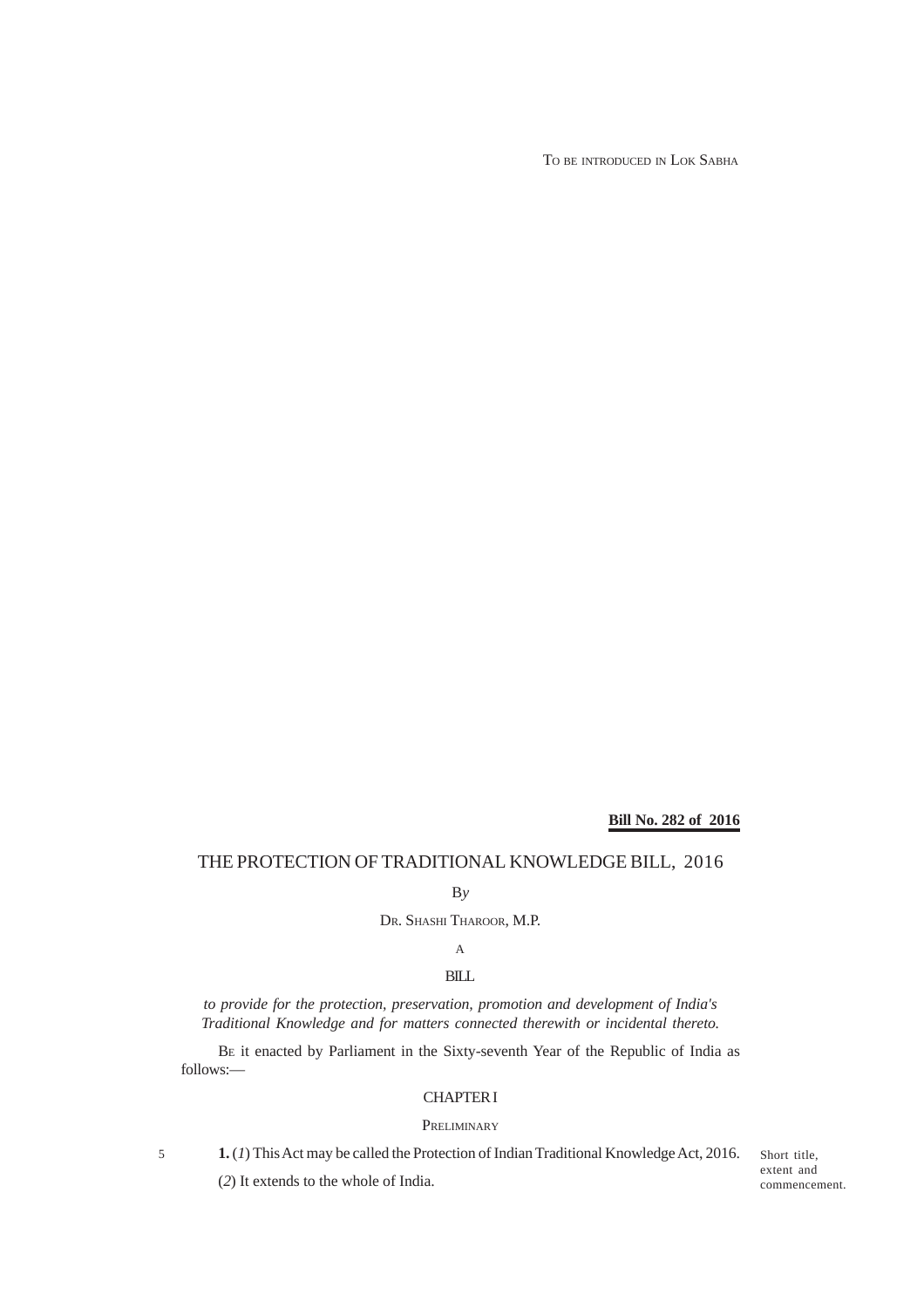(*3*) It shall come into force on such date as the Central Government may, by notification in the Official Gazette, appoint.

2

Definitions.

**2.** (*1*) In this Act, unless the context otherwise requires,—

(*i*) "appropriate Government" means the concerned State Government or the Union Territory administration;

(*ii*) "commercial use" means making available any product, process, material, form, practice or performance, that is traditional knowledge, for sale in the market or making available for sale in market the outcome of any research in traditional knowledge;

(*iii*) "community" means a group of people or family, whether indigenous, tribal or otherwise, residing within the boundaries of the national territory, who can be identified as a separate group from other groups or other members of the society by reason of their exclusive association with one or more forms of traditional knowledge; 10

(*iv*) "licensee" means any person who holds either the community traditional knowledge license or the State traditional knowledge license and is authorized to use the traditional knowledge subject to the conditions of the license;

(*v*) "large scale enterprise" means an enterprise which is not a micro, small or medium enterprise as per the definition of the Micro, Small and Medium Enterprise Development Act, 2006 by the Central Government by notification in the Official Gazette and includes any industry classified as a large industry;

(*vi*) "non-commercial use" means making available any product, process, material, form, practice or performance, that is traditional knowledge, for purposes other than commercial use and includes the use of such knowledge for research, provided that the research is conducted and disseminated as per the guidelines of the Central Government;  $\gamma$ 

(*vii*) "person" means any citizen of India, body corporate, whether incorporated or not, partnership or organization, whether registered or not, or anyone who is not a citizen of India; 25

(*viii*) "prescribed" means prescribed by rules made under this Act;

(*ix*) "traditional knowledge" means knowledge and expression of culture, which may subsist in codified or oral or other forms, whether publically available or not, that is dynamic and evolving and is passed on from generation to generation, for at least 3 generations, whether consecutively or not, which is associated with group or groups who are maintaining, practicing or developing it in traditional cultural context and includes know-how, skills, innovations, practices, learning, medicinal preparations, method of treatment, literature, music, art forms, designs and marks but does not include any traditional knowledge covered by any law for the time being in force providing for its preservation, promotion, management or unauthorized commercial exploitation; 30 35

(*x*) "National Authority" means National Authority on Traditional Knowledge constituted under section 12;

(*xi*) "State Board" means the State Board constituted under section 24;

(*xii*) "TKDL" means Traditional Knowledge Digital Library, that is, the system of identifying, classifying, codifying and cataloguing traditional knowledge obtained or derived from India and maintained by the unit of the Council of Scientific and Industrial Research; and

(*xiii*) "TKDS" means Traditional Knowledge Docketing System of registration to identify communities with their respective traditional knowledge, maintained by the State Boards and coordinated by the National Authority.

15

5

#### 27 of 2016.

40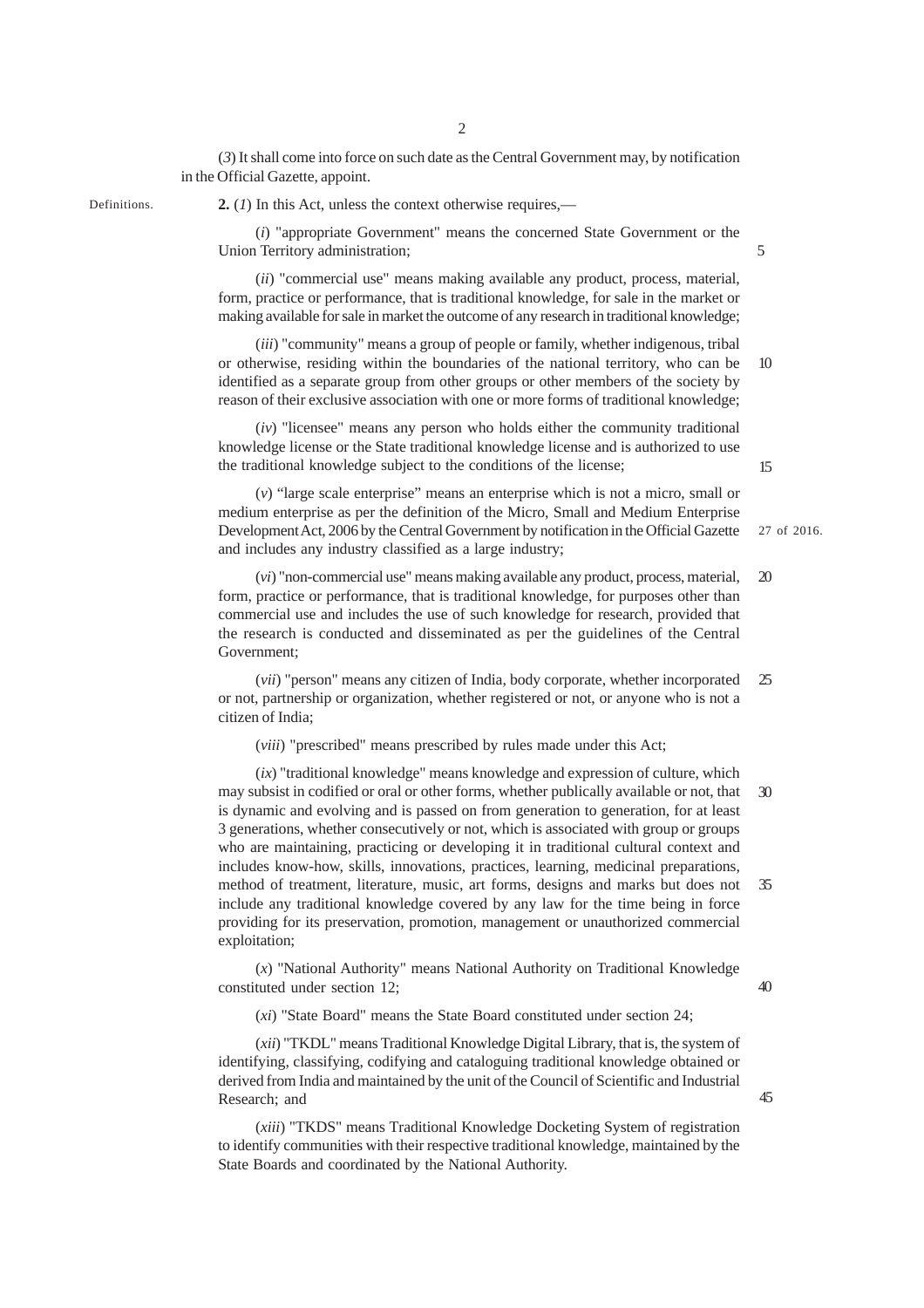## CHAPTER II

#### OWNERSHIP AND RIGHTS

**3.** (*1*) For all traditional knowledge that is obtained, derived or practiced solely within the State, the concerned State Government, and in all other cases, the Central Government, 5 shall be the custodian of the traditional knowledge. Custodian.

(*2*) The appropriate Government may transfer the custodianship of the traditional knowledge to a community in such manner, as may be prescribed, provided such community sufficiently prove that—

(*i*) the traditional knowledge practiced by them is distinct;

10

(*ii*) the traditional knowledge is exclusively practiced by that community;

(*iii*) the community can be sufficiently delineated from others;

(*iv*) no person has any objection to the community claiming custodianship of the traditional knowledge:

Provided that in every case of refusal of transfer of custodianship, the appropriate Government shall record the reasons of refusal in writing. 15

(*3*) Any community that wishes to be recognized as a custodian of the traditional knowledge shall register with the appropriate Government.

**4.** (*I*) Subject to the conditions laid down in sub-section (*3*) of section 9, all practitioners of traditional knowledge within a community, recognized as custodian of traditional knowledge under section 3, shall have the collective right to— 20

Rights of communities as custodians.

(*i*) create, maintain, control and develop their protected traditional knowledge;

(*ii*) authorize, deny or revoke, the access to and utilization of traditional knowledge by non-members;

(*iii*) have a 'brand name' or a unique name associated with the traditional knowledge;

(*iv*) be informed of access to their traditional knowledge through a disclosure mechanism in all applications, which shall require evidence of consent prior to the applications, and benefit sharing requirements, in accordance with this Act;

(*v*) a fair and equitable share of benefit, whether in monetary or non-monetary terms, arising from the utilization of traditional knowledge;

(*2*) All persons who are practitioners of the traditional knowledge of a community, identified as members of that community, shall have the right to commercial and non-commercial use of the attributed traditional knowledge.

(*3*) The community shall have the right to grant license to a non-member for the use of traditional knowledge and revoke such license for good cause: 35

Provided that grant of license to a non-member shall be notarised by the appropriate Government.

(*4*) The community may seek advice of the appropriate Government on granting a license to a non-member.

(*5*) The community shall regulate its rights and use with respect to their traditional knowledge, against members and non-members, by forming a decision making body in such form and manner as the community deem appropriate. 40

(*6*) The decision making body under sub-section (*5*) shall be formed by election of its members by majority vote of each of the member of the community.

45

(*7*) The term of the decision making body shall be five years.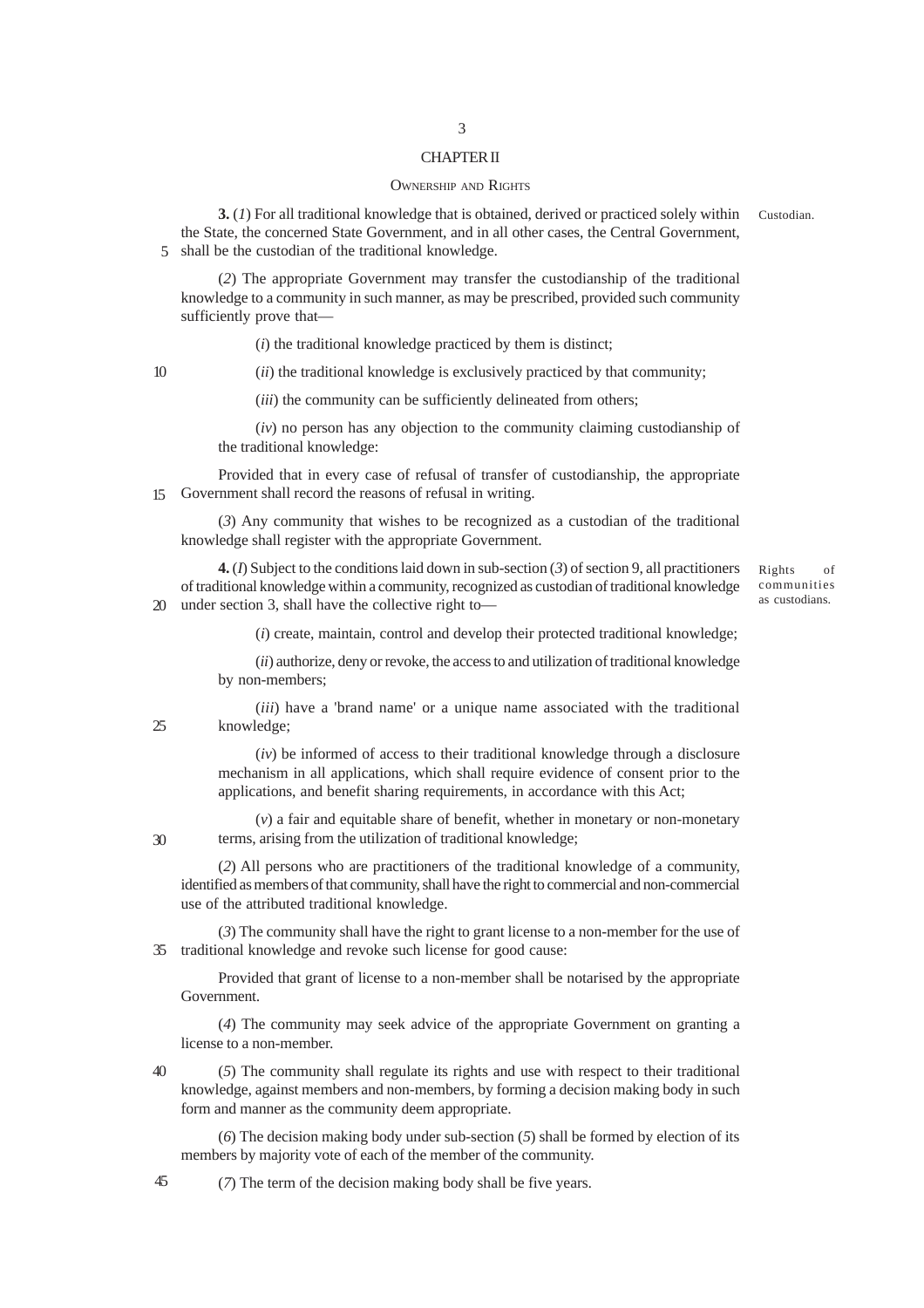Community Traditional Knowledge License.

**5.** (*1*) Subject to the approval of the community in writing, the 'community traditional knowledge license' shall be an agreement between the community and any non-member who wishes to use the traditional knowledge.

(*2*) The licensee shall have the non-exclusive license for non-commercial use of the traditional knowledge:

Provided that the use of the traditional knowledge shall be accompanied with clear labelling, demarcation or identification of the original traditional knowledge, its custodians and the license document.

*Illustration.—*The use of traditional knowledge for research shall be accompanied with the referencing such "The traditional knowledge referring to ... was obtained with the permission of ... as per license agreement ... available with ..." 10

(*3*) Any enrichment, development or advancement of the traditional knowledge as a result of its non-commercial use shall be included back to the realm of the original traditional knowledge to be placed in the custody of the original custodian.

(*4*) Subject to the provisions of sub-section (*3*), the licensee shall be made a member of the community and receive one vote in the decision making body of the community, with regard to the use of such enrichment, development or advancement, whether for commercial or non-commercial use. 15

(*5*) Every user under the license shall sign a non-disclosure agreement with the community, in order to prevent the dissemination of traditional knowledge to unauthorized persons. 20

*Explanation.—*For the purpose of this sub-section, published research with adequate referencing and credit to the original custodian shall not be considered as a breach of the non-disclosure agreement.

(*6*) Where a licensee has a non-exclusive license for commercial use of traditional knowledge, a mutually agreeable and equitable benefit sharing contract shall be agreed upon between the licensee and the licensor and notarised by the appropriate Government: 25

Provided that such license shall be non-transferable and licensee, shall not transfer the technology associated with the traditional knowledge or allow the use of the traditional knowledge by a non- licensee.

30

45

5

**6.** (*1*) Subject to conditions laid down in sub-section (*3*) of section 9, all actual practitioners of traditional knowledge, which is in the custody of the appropriate Government, shall be deemed to have 'State Traditional Knowledge License' given by the appropriate Government, but shall not have the right to transfer this license to anyone else.

(*2*) The Licensee shall have the non-exclusive license for non-commercial use of the traditional knowledge: 35

Provided that the use of the traditional knowledge shall be accompanied with clear labelling, demarcation or identification that the traditional knowledge is obtained or derived from India.

*Illustration.—*The use of traditional knowledge for research shall be accompanied with the referencing as "This traditional knowledge referring to ... was obtained /derived from India and is in the custody of the Union of India". 40

(*3*) Any enrichment, development or advancement of the traditional knowledge as a result of its non-commercial use shall be included back to the realm of the original traditional knowledge, to be placed in the custody of the original custodian.

(*4*) Subject to the provisions of sub-section (*3*), the licensee shall be felicitated by the

4

Traditional Knowledge License.

State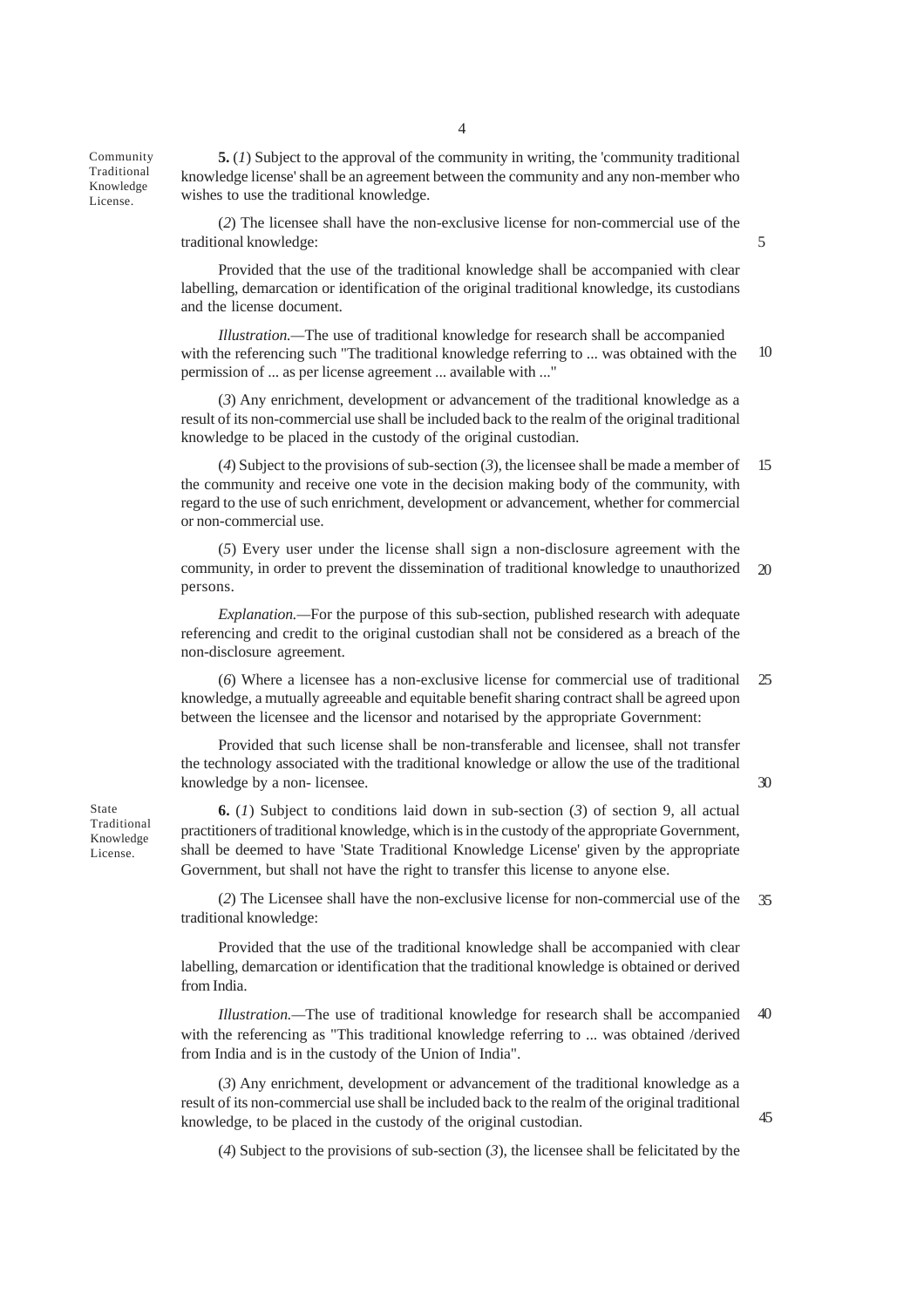appropriate Government as having contributed to such enrichment, development or advancement of traditional knowledge, in a manner as prescribed by the appropriate Government.

(*5*) Where a licensee has a non-exclusive license for commercial use of traditional 5 knowledge, such license shall be non-transferable, licensee shall not transfer the technology associated with the traditional knowledge or allow the use of the traditional knowledge by a non-licensee.

**7.** (*1*) If, over the course of time, a community is granted custody of a traditional knowledge, the 'state traditional knowledge license' shall cease to be applicable one year 10 from the date of grant of custody, and practitioners who are deemed non-members at the time shall have one year to seek a 'community traditional knowledge license' from the community decision-making body.

(*2*) The appropriate Government may grant a 'community traditional knowledge license' to a practitioner who is deemed a non-member, during such period of one year, in the absence 15 of a relevant community decision making body.

(*3*) The National Authority may not grant any 'community traditional knowledge license', one year after the grant of custodianship to a community.

**8.** (*1*) No patents or any other form of intellectual property protection shall be granted or applied for by any person, within India or abroad, on any traditional knowledge obtained or derived from India, whether in the custody of the community or appropriate Government. 20

(*2*) An invention or alternative form or formula based on traditional knowledge may be patented subject to the Patents Act, 1970.

(*3*) Subject to the Patents Act, 1970, prior to submitting an application with the patents office, with regard to filing a patent on invention based on the traditional knowledge obtained or derived from India, the applicant shall acquire permission from the National Authority. 25

**9.** (*1*) The misappropriation of traditional knowledge shall include, but is not limited to—

(*i*) access and use of the traditional knowledge without prior approval of the appropriate Government or community;

30

35

39 of 1970. 39 of 1970.

> (*ii*) use of traditional knowledge by violating the conditions laid down in sections 5 and 6 for the community traditional knowledge license and the state traditional knowledge license;

(*iii*) where applicable, violating any condition agreed to between the authorised user of the traditional knowledge and the custodian of traditional knowledge, for whatever purpose, whether commercial or non-commercial;

(*iv*) gaining a patent or intellectual property protection or attempting to gain patent or intellectual property protection by breaching the provisions of section 8;

(*v*) any act that is in breach of confidence and which results in the violation of any law in force; and

(*vi*) such misappropriation, which may or may not have resulted into gainful profit for the violator or may or may not have caused any harm to the custodians, monetary or otherwise. 40

(*2*) The misappropriation of traditional knowledge shall be deemed to be an offence and be punishable under this Act.

(*3*) The persons who shall not have rights as laid down in section 4 or who shall not have deemed license under section 6 and be required to take the approval or license from the community or the appropriate Government are the following, namely:— 45

(*i*) a person who is not a citizen of India;

5

from State License to Community License.

Transfer

Intellectual Property Protection.

Patents and

Misappropriation and regulation of traditional knowledge.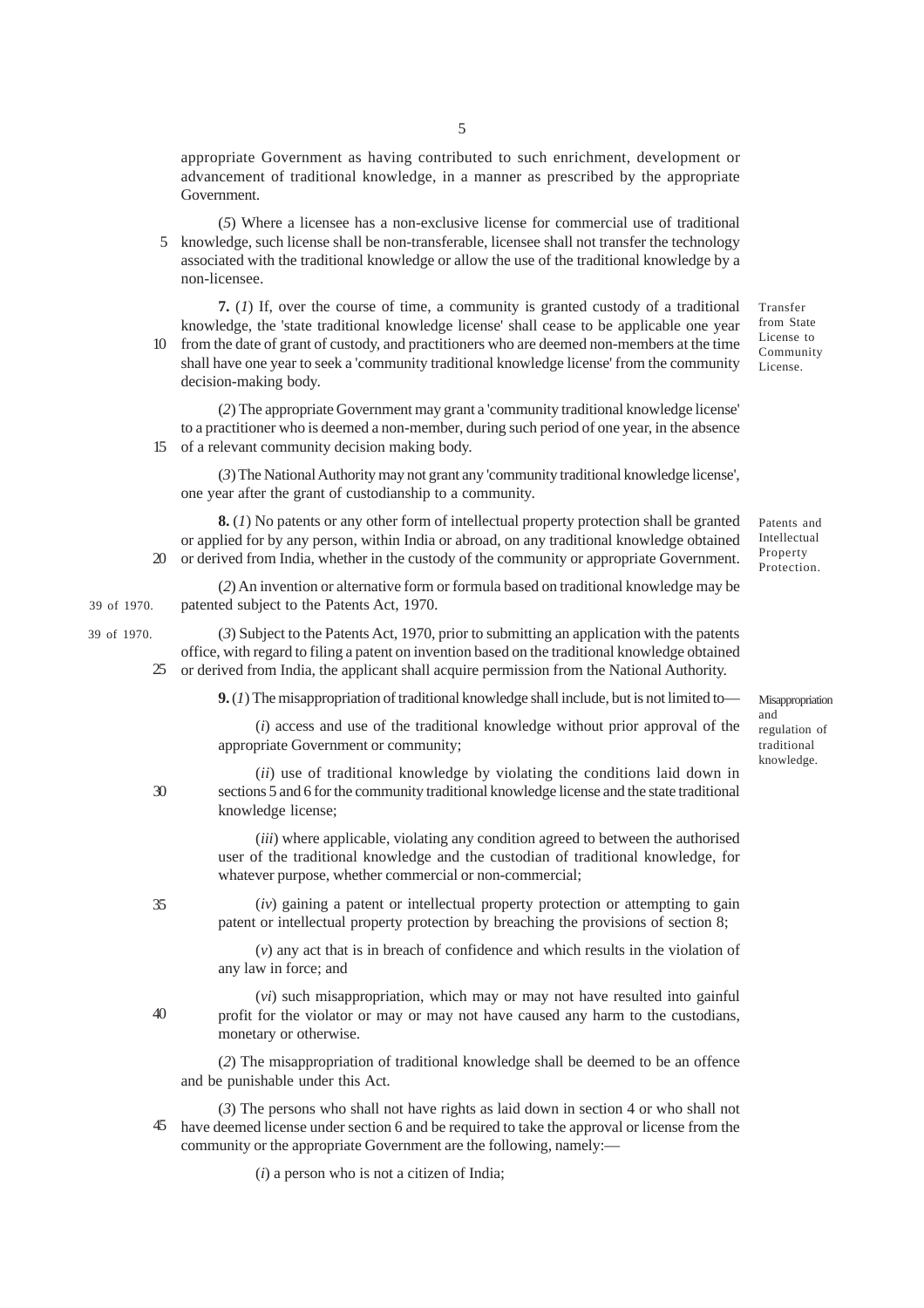(*ii*) a citizen of India, who is a non-resident as defined in clause (30) of section 2 of the Income tax Act, 1961;

6

43 of 1961.

(*iii*) a body corporate, association or organization not incorporated or registered in India;

(*iv*) a body corporate, association or organization incorporated or registered in India under any law for the time being in force which has any non-Indian participation in its share capital or management; 5

(*v*) a body corporate, association or organization incorporated or registered in India which is a large scale enterprise; and

(*vi*) anyone, who is not a relevant custodian of the traditional knowledge, defined as per this Act. 10

**10.** (*1*) Where traditional knowledge has been misappropriated, the custodian shall, except as otherwise provided by this Act, be entitled to all such remedies by way of injunction, damages, accounts and otherwise as are or may be conferred by law for the infringement of a right.

(*2*) The costs of all parties in any proceedings in respect of the misappropriation of traditional knowledge shall be in the discretion of the court.

Punishment for misappropriation.

Civil remedies

misappropriation of traditional knowledge.

for

**11.** (*1*) Whoever is found guilty of misappropriation under clause (*i*) of sub-section (*1*) of section 9 shall be punishable with imprisonment for a term which may extend to five years or with fine which may extend to ten lakh rupees and, where the damage caused exceeds ten lakh rupees, such fine as may commensurate with the damage caused, or with both.  $20$ 

(*2*) Whoever is found guilty of misappropriation under clauses (*ii*) to (*vi*) of sub-section (*I*) of section 9 shall be punishable with imprisonment for a term which may extend to three years or with fine which may extend to five lakh rupees, and, where the damage caused exceeds five lakh rupees, such fine as may commensurate with the damage caused, or with both. 25

(*3*) If any person contravenes any direction given or order made by the Central Government, the State Government, the National Authority or the State Board for which no punishment has been separately provided under this Act, he shall be punished with a fine which may extend to one lakh rupees and in case of a second time offence, with fine which may extend to two lakh rupees and in the case of continuous contravention with additional fine may extend to two lakh rupees everyday during which the default continues. 30

(*4*) Where an offence or contravention under this Act has been committed by a company, every person who at the time of the offence or contravention was committed was in charge of, and was responsible to, the company for the conduct of the business of the company, as well as the company, shall be deemed to be guilty of the offence or contravention committed unless proved that the offence was committed without his knowledge or that he had exercised all due diligence to prevent the commission of such offence or contravention. 35

(*5*) Notwithstanding anything contained in sub-section (*4*), where an offence or contravention under this Act has been committed by a company and it is proved that the offence or contravention has been committed with the consent or connivance of, or is attributable to, any neglect on the part of any director, manager, secretary or other officer of the company, such director, manager, secretary or other officer shall also be deemed to be guilty of the offence or contravention and shall be liable to be proceeded against and punished accordingly. 40 45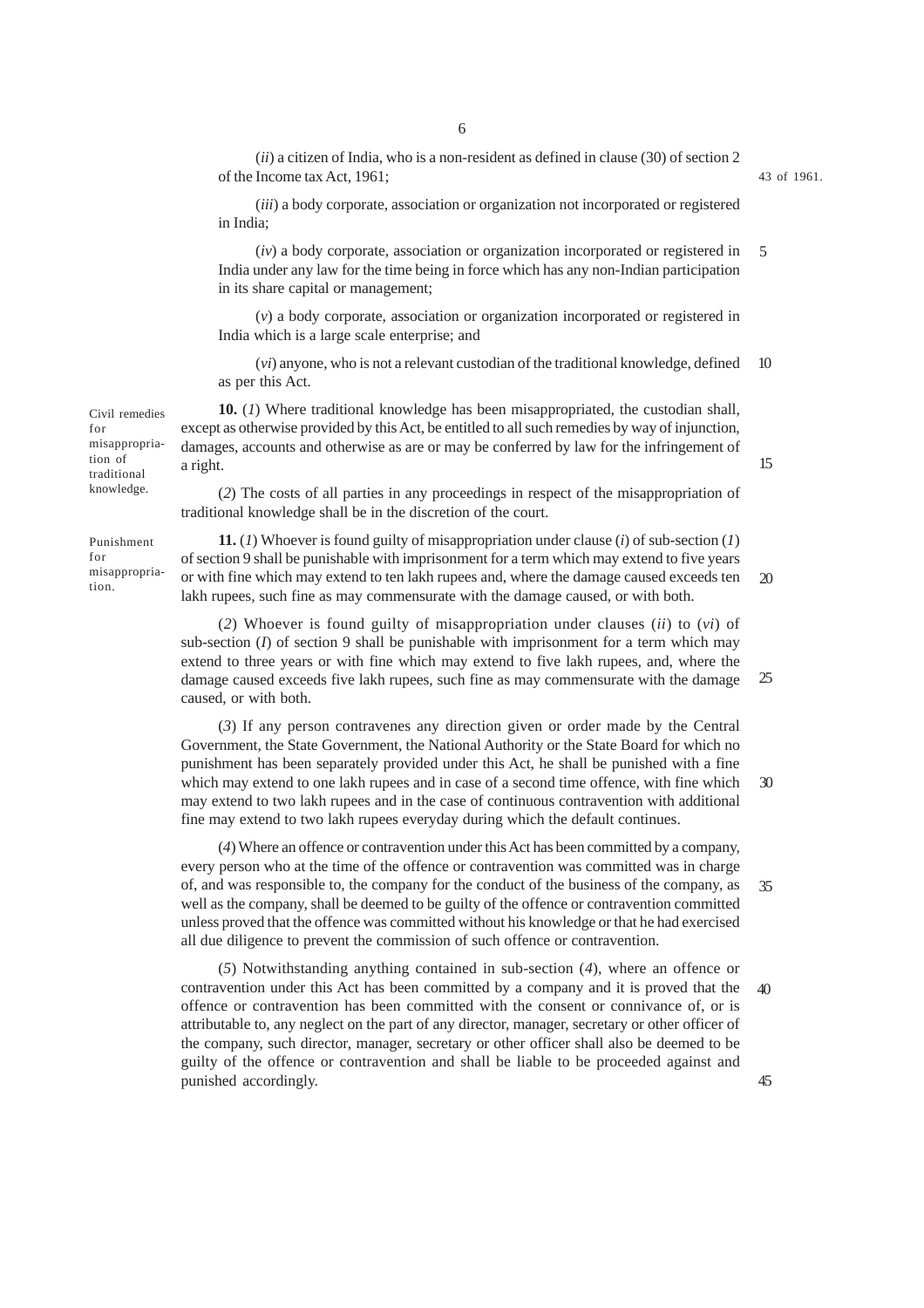# CHAPTER III

#### NATIONAL AUTHORITY ON TRADITIONAL KNOWLEDGE

**12. (***1***) With effect from such date as the Central Government may, by notification in the Official Gazette, appoint, there shall be established by the Central Government for the purposes of this Act, a body to be called the National Authority on Traditional** 5 **Knowledge.** Composition

(*2*) The National Authority shall be a body corporate by the name aforesaid, having perpetual succession and a common seal, with power to acquire, hold and dispose of property, both movable and immovable, and to contract, and shall by the said name sue and be sued.

10

(*3*) The head office of the National Authority shall be at Thiruvananthapuram and the National Authority may, with the previous approval of the Central Government, establish offices at other places in India.

(*4*) The National Authority shall consist of the following members—

(*i*) **a Chairperson, who shall be an eminent person having adequate knowledge and experience in the conservation and sustainable use of India's traditional knowledge, patents and intellectual property protections, and in matters relating to equitable sharing of benefits, to be appointed by the Central Government;**

(*ii*) *ex-officio* members, to be appointed by the Central Government, one each as representatives of the following ministries and departments—

 $\overline{20}$ 

15

#### (*a*) Ministry of Tribal Affairs;

(*b*) Ministry of Science and Technology;

(*c*) Ministry of Law and Justice;

**and knowledge holders of India's Traditional knowledge:**

(*d*) Office of the Controller General of Patents, Designs and Trade Marks;

(*iii*) the Director General of the Council of Scientific and Industrial Research;

(*iv*) the Chairperson of the National Biodiversity Authority;

**(***v***) five non-official non-voting members to be appointed from amongst specialists and scientists, in an advisory capacity, having special knowledge of, or experience in, matters relating to conservation and sustainable use of traditional knowledge, patents and intellectual property protections, and equitable sharing of benefits arising out of the use of traditional knowledge, representatives of industry, conservers, creators**

30

 $40$ 

25

Provided that one such member shall be the head of the Traditional Knowledge Digital Library unit of the Council of Scientific and Industrial Research.

**13. (***1***) The salary, term of office and conditions of service of the Chairperson and the members other than the** *ex-officio* **members of the National Authority shall be such as may be prescribed by the rules made by the Central Government.** 35

Conditions of service of Chairperson and members.

(*2*) The Chairperson shall be the Chief Executive of the National Authority and shall exercise such powers and perform such duties, as may be prescribed by rules made by the Central Government.

(*3*) The Central Government may remove from the National Authority any member who, in its opinion, has—

(*i*) been adjudged as an insolvent; or

(*ii*) been convicted of an offence which involves moral turpitude; or

(*iii*) become physically or mentally incapable of acting as a member; or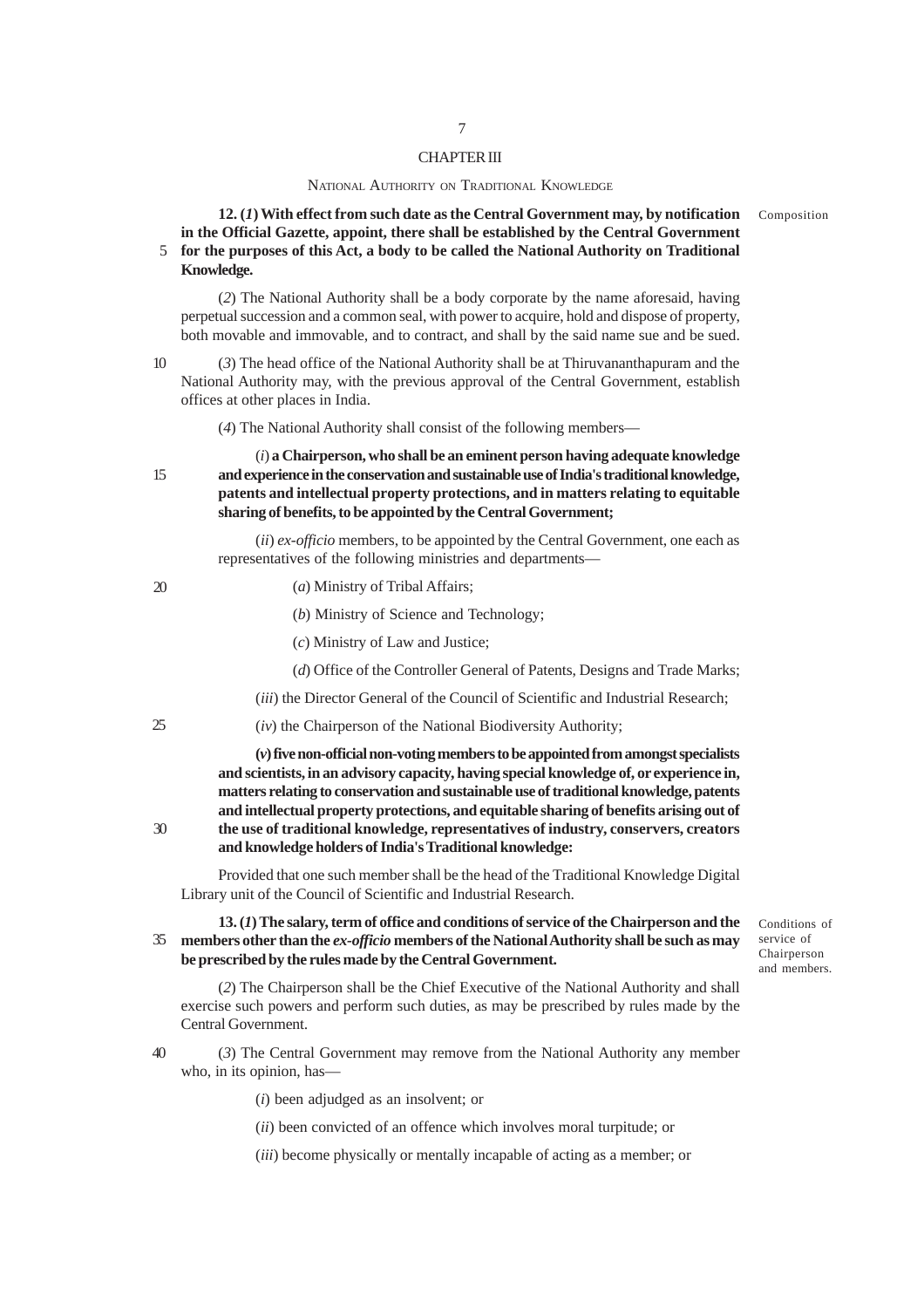(*iv*) so abused his position as to render his continuance in office detrimental to the public interest; or

(*v*) acquired such financial or other interest as is likely to affect prejudicially his functions as a member;

(*vi*) acquired any other conflict of interest as is likely to affect prejudicially his functions as a member. 5

(*4*) The National Authority shall meet at such time and place and shall observe such rules of procedure in regard to the transaction of business at its meetings (including the quorum at its meetings) as may be prescribed by rules made by the Central Government.

(*5*) The Chairperson of the National Authority shall preside at the meetings of the National Authority. 10

(*6*) If for any reason, the Chairperson is unable to attend any meeting of the National Authority, any member of the National Authority chosen by the members present at the meeting shall preside at the meeting.

(*7*) All questions and appeals which come before any meeting of the National Authority shall be decided by a majority of votes consisting of two-thirds of the members present and voting and in the event of equality of votes, the Chairperson or, in his absence, the person presiding, shall have and exercise a second or casting vote. 15

(*8*) Every member who is in any way, whether directly, indirectly or personally, concerned or interested in a matter to be decided at the meeting shall disclose the nature of his concern or interest and after such disclosure, the member concerned or interested shall not attend that meeting.  $20$ 

(*9*) No act or proceeding of the National Authority shall be invalidated merely by reason of—

> (*i*) any vacancy in, or any defect in the constitution of the National Authority; or 25

(*ii*) any defect in the appointment of a person acting as a member; or

(*iii*) any irregularity in the procedure of the National Authority not affecting the merits of the case.

**14.** (*1*) The National Authority may constitute such number of committees as it deems fit for the efficient discharge of its duties and performance of its functions under this Act. 30

(*2*) A committee constituted under this section shall co-opt such number of persons, who are not the members of the National Authority, as it may think fit and the persons so coopted shall have the right to attend the meetings of the committee and take part in its proceedings but shall not have the right to vote.

Officers and employees of National Authority.

Committees of National Authority.

Authentication of orders and decisions.

Delegation of powers.

**15. The National Authority may appoint such officers and other employees as it considers necessary for the efficient discharge of its functions under this Act.** 35

**16.** All orders and decisions of the National Authority shall be authenticated by the signature of the Chairperson or any other member authorized by the National Authority in this behalf and all other instruments executed by the National Authority shall be authenticated by the signature of an officer of the National Authority authorized by it in this behalf.

 $40$ 

**17.** The National Authority may, by general or special order in writing, delegate to any member or officer of the National Authority or any other person subject to such conditions, if any, as may be specified in the order, such of the powers and functions under this Act (except the power to prefer an appeal under section 42 and the power to make rules under section 49) as it may deem necessary.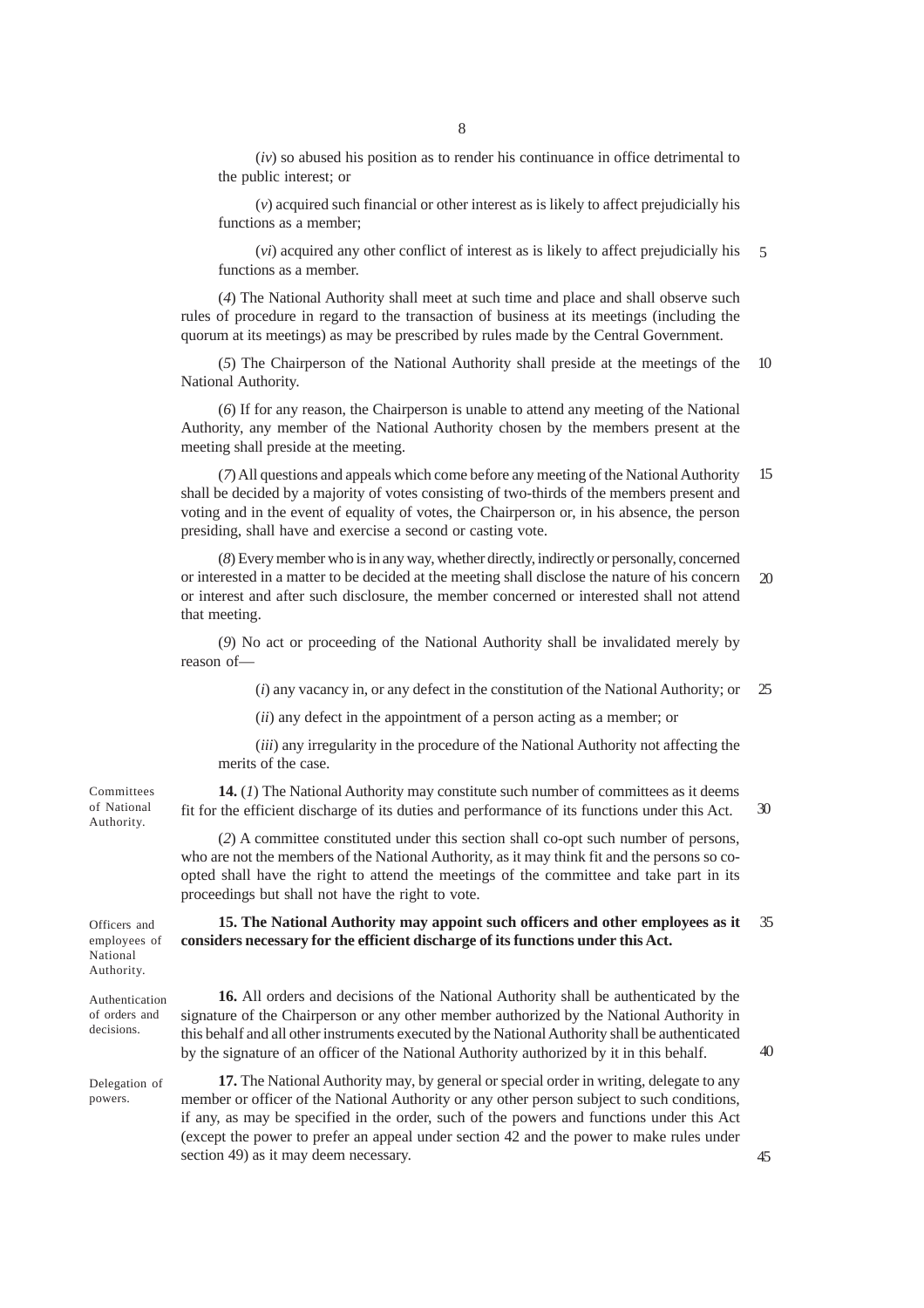**18. The salaries and allowances payable to the members and the administrative expenses of the National Authority including salaries, allowances and pension payable to, or in respect of, the officers and other employees of the National Authority shall be defrayed out of the Consolidated Fund of India.**

**19. The Central Government shall, after due appropriation made by Parliament by law in this behalf, pay by way of grants or loans such sums of money to the National Authority as the Central Government may think fit for carrying out the purposes of this Act.** 5

**20. (***1***) There shall be constituted a Fund, to be managed by the National Authority, to be called the National Traditional Knowledge Fund and there shall be credited to the Fund—** 10

**(***i***) any grants and loans made to the National Authority under section 19;**

**(***ii***) all royalties and other benefits received by the National Authority on traditional knowledge under its custody; and**

**(***iii***) all sums received by the National Authority from such other sources as may be decided upon by the Central Government.**

**(***2***) The Fund shall be applied for—**

**(***i***) channeling benefits to the benefit claimers;**

**(***ii***) conservation, promotion and development of traditional knowledge; and**

**(***iii***) socio-economic development of persons practising traditional knowledge in consultation with the local bodies concerned.**

**21.** (*1*) The National Authority shall prepare a budget, maintain proper accounts and other relevant records (including the accounts and other relevant records of the National Fund) and prepare an annual statement of account in such form as may be prescribed by the Central Government in consultation with the Comptroller and Auditor General of India.

(*2*) The accounts of the National Authority shall be audited by the Comptroller and Auditor General of India at such intervals as may be specified by him and any expenditure incurred in connection with such audit shall be payable by the National Authority to the Comptroller and Auditor General of India. 25

(*3*) The Comptroller and Auditor General of India and any other person appointed by 30 him in connection with the audit of the accounts of the National Authority shall have the same rights and privileges and authority in connection with such audit as the Comptroller and Auditor General generally has in connection with the audit of the Government accounts and, in particular, shall have the right to demand the production of books accounts, connected vouchers and other documents and papers and to inspect any of the offices of the National Authority. 35

(*4*) The accounts of the National Authority as certified by the Comptroller and Auditor General of India or any other person appointed by him in this behalf together with the audit report thereon shall be forwarded annually to the Central Government.

**22.** (*1*) The National Authority shall be deemed the custodian of the national traditional knowledge on behalf of the Central Government.  $40$ 

(*2*) The National Authority shall advise the Central Government on matters relating to grants of erroneous patents based on India's traditional knowledge.

(*3*) The National Authority shall compile and maintain a central and unified TKDS, by acquiring such details from the State TKDS as may required.

45

 $\mathfrak{D}$ 

15

(*4*) The National Authority shall settle all disputes and ambiguities in regard to

Budget accounts and audit.

Authority. Central Government to provide grants and

loans to the National Authority.

National

Salaries and Allowances of National

Functions of the National Authority.

Traditional Knowledge Fund.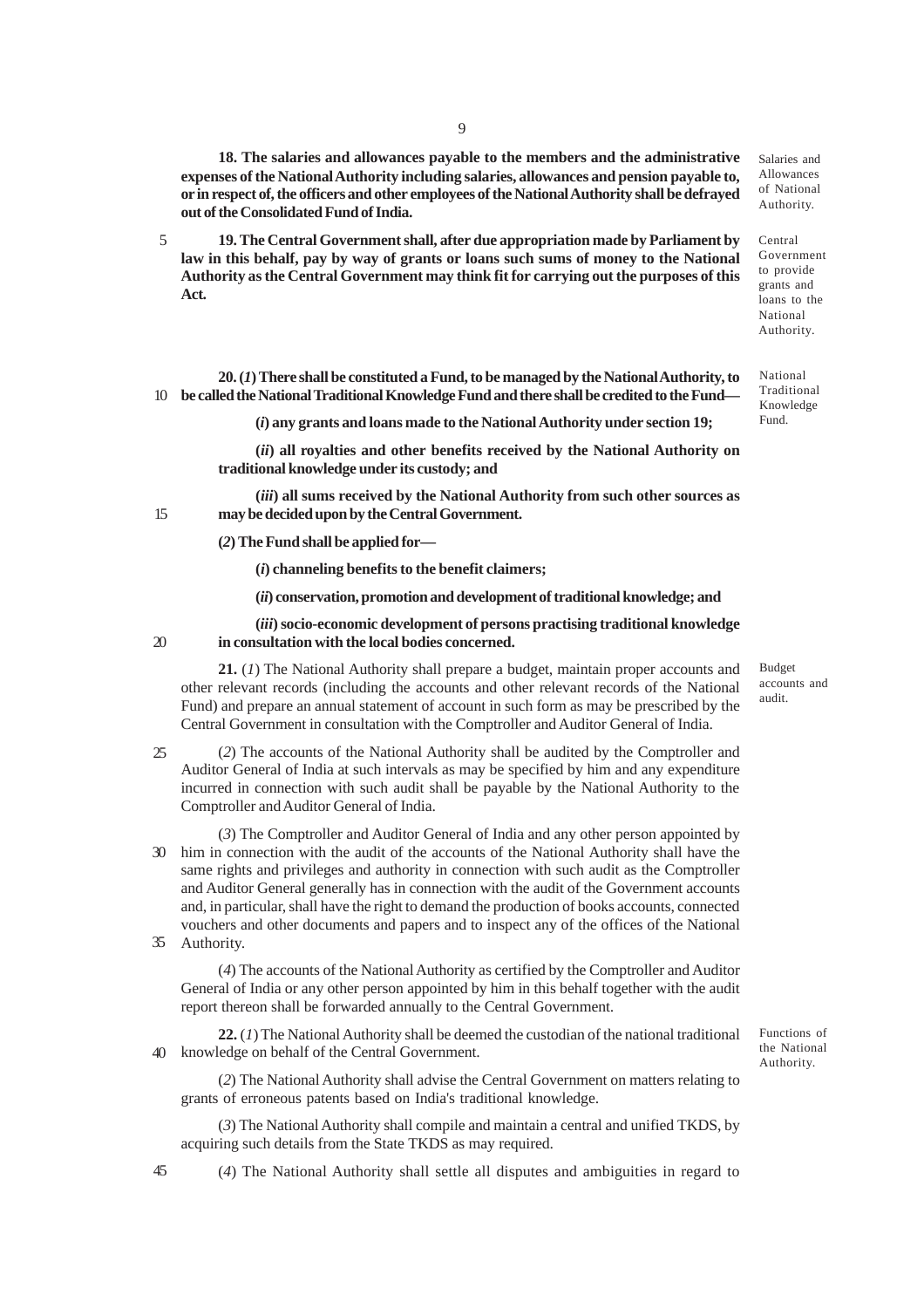communities as custodians of traditional knowledge, after investigation and consultation with the TKDL unit or any experts it deems necessary, and the decision shall reflect in the TKDS.

(*5*) The National Authority shall examine any dispute, application or appeal, brought to its notice in a manner prescribed by the Central Government, and after due investigation and hearing, grant decisions as per powers vested in it by this Act. 5

(*6*) The National Authority may—

(*i*) advise the Central Government on matters relating to the conservation and sustainable use of traditional knowledge and equitable sharing of benefits arising out of the utilization of traditional knowledge;

(*ii*) advise the Central Government on matters relating to TKDL access (nondisclosure) agreements with foreign patent offices and such other matters as may be deemed necessary, for access to material from the TKDL;

(*iii*) assist the right holders to negotiate terms with other possible users, whether commercial or non-commercial;

(*iv*) undertake promotional activities for traditional knowledge;

(*v*) perform such other functions as may be necessary to carry out the provisions of this Act.

(*7*) The National Authority shall nominate the head of the TKDL unit for the protection, preservation and development of the TKDL, by inviting applications for the post with such terms and conditions of service, as it may deem necessary:  $20$ 

Provided that the National Authority shall invite applications for the post of head of TKDL unit by advertising the terms of reference by Government notification and by such other means as may be necessary for a period of one month or if necessary for more than one month.

(*8*) The National Authority shall issue guidelines in accordance with provisions of sub-section (*2*) of section 3 for the certification of communities with the State Board, in order for them to be recognized as custodians of traditional knowledge.

(*9*) The National Authority may, after consultation with any expert committee constituted in this regard, declare any form of traditional knowledge, 'under threat of extinction', and shall constitute special provisions and programmes to prevent the extinction of the traditional knowledge. 30

(10) The National Authority shall, in consultation with the Central Government and an expert committee constituted for such purpose, frame guidelines for benefit sharing agreements, for the benefit of the communities and the State, which may be given effect in all or any of the following manner, namely: 35

(*i*) transfer of technology;

(*ii*) location of production, research and development units in such areas which will facilitate better living standards to the benefit claimers;

(*iii*) association of benefit claimers and the local people with research and development in traditional knowledge and its utilization; 40

(*iv*) setting up of venture capital fund, for aiding the cause of benefit claimers;

(*v*) payment of such monetary compensation and non-monetary benefits to the benefit claimers as the National Authority may deem fit.

(*vi*) payment of royalty on commercial use;

15

25

 $1<sub>0</sub>$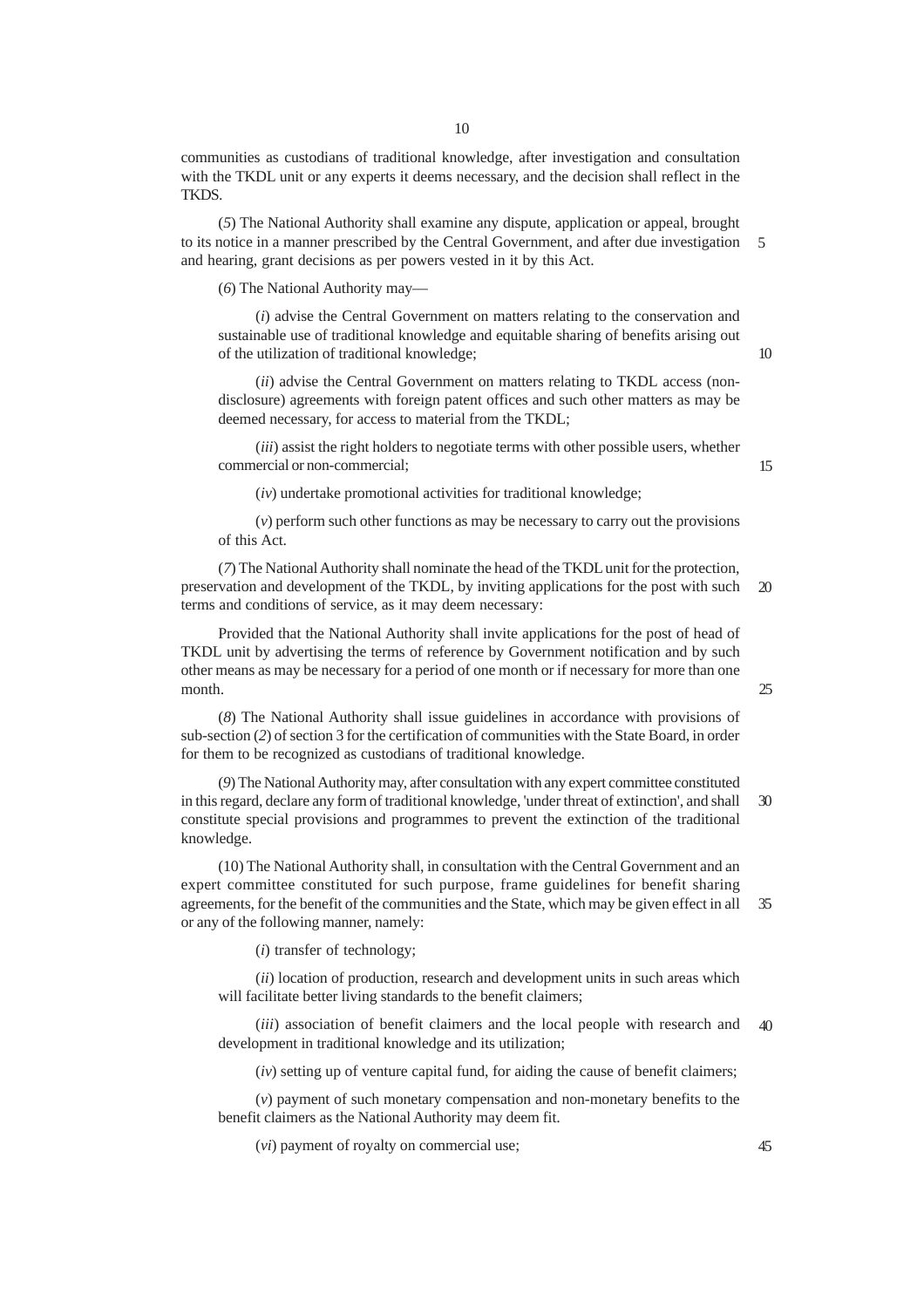(*vii*) joint patenting or royalty from benefits arising out of patenting;

(*11*) The National Authority shall prepare an annual traditional knowledge report on the operation of this Act, including the functioning of the National Authority, the State Boards, the Central and State Governments with regard to India's traditional knowledge.

(*12*) The National Authority shall lay the report prepared under sub-section (*11*) before each House of Parliament for a total period of thirty days and shall also publish the report on its website. 5

**23.** (*1*) The National Authority shall have, for the purpose of discharging its functions under this Act, the same powers as are vested in a civil court under the Code of Civil 5 of 1908 10 Procedure, 1908 in respect of the following matters, namely:—

> (*i*) summoning and enforcing the attendance of any person and examining him on oath;

Powers of the National Authority.

(*iv*) issuing commissions for the examination of witness or documents;

(*ii*) requiring the discovery and production of documents;

(*iii*) receiving evidence on affidavits;

15

(*v*) reviewing its decisions;

(*vi*) dismissing an application for default or deciding it *ex parte*;

(*vii*) setting aside any order of dismissal of any application or any order passed by it *ex parte*;

20

(*viii*) any other matter which may be prescribed.

(*2*) All members, officers and other employees of the National Authority shall be deemed, when acting or purporting to act in pursuance of any of the provisions of this Act, to be public servants within the meaning of section 21 of the Indian Penal Code, 1860.

## CHAPTER IV

25

## STATE BOARD OF TRADITIONAL KNOWLEDGE

**24. (***1*) With effect from such date as the State Government may, by notification in the Official Gazette, appoint in this behalf, there shall be established by that Government for the purposes of this Act, an Authority for the State to be known as the (name of the State) State Board on Traditional knowledge. Composition.

(*2*) Notwithstanding anything contained in this section, no State Board shall be constituted for a Union territory and in relation to a Union territory, the National Authority shall exercise the powers and perform the functions of a State Board for that Union territory: 30

Provided that in relation to any Union territory, the National Authority may delegate all or any of its powers or functions under this sub-section to such person or group of persons as the Central Government may specify. 35

(*3*) The State Board shall be a body corporate by the name aforesaid, having perpetual succession and a common seal, with power to acquire, hold and dispose of property, both movable and immovable, and to contract, and shall by the said name sue and be sued.

(*4*) The State Board shall consist of the following members, namely:

40

(*i*) a Chairperson, who shall be an eminent person having adequate knowledge and experience in the conservation and sustainable use of traditional knowledge, patents and intellectual property protection and in matters relating to equitable sharing of benefits, to be appointed by the National Authority.

(*ii*) three *ex-officio* members, namely:—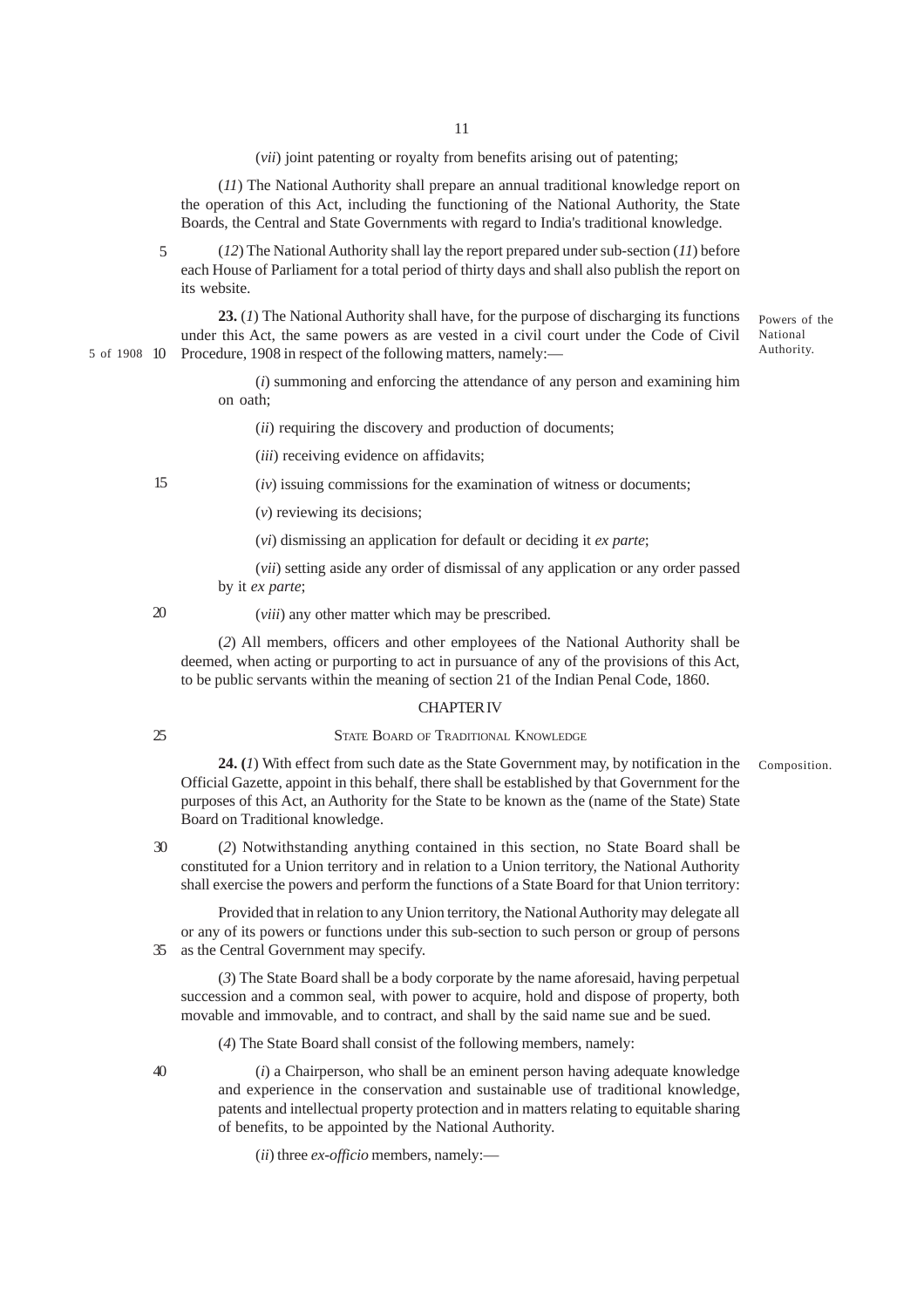(a) President of the State Sahithya Academy or Folklore Academy:

(b) Vice-Chancellor of a University to be nominated by the State Government;

(c) the Advocate-General of the State;

(*iii*) one scientist having adequate knowledge and experience in the conservation and sustainable use of traditional knowledge, patents and intellectual property protection and in matters relating to equitable sharing of benefits nominated by the State Government; 5

(*iv*) not more than five non-official members from amongst experts in matters relating to conservation and sustainable use of traditional knowledge, patents or other forms of intellectual property protections and equitable sharing of benefits arising out of the use of traditional knowledge, to be appointed by the State Government. 10

(*5*) The head office of the State Board shall be at such place as the State Government may, by notification in the Official Gazette, specify.

**25.** (*1*) The salary, term of office and conditions of service of the Chairperson and the members other than *ex-officio* members of the State Board shall be such as may be prescribed by rules made by the State Government. 15

(*2*) The Chairperson shall be the Chief Executive of the State Board and shall exercise such powers and perform such duties, as may be prescribed by rules made by the State Government.

(*3*) The State Government may remove from the State Board any member who, in its opinion, has—

(*i*) been adjudged as an insolvent; or

(*ii*) been convicted of an offence which involves moral turpitude; or

(*iii*) become physically or mentally incapable of acting as a member; or

(*iv*) so abused his position as to render his continuance in office detrimental to the public interest; or

(*v*) acquired such financial or other interest as is likely to affect prejudicially his functions as a member;

(*vi*) acquired any other conflict of interest as is likely to affect prejudicially his functions as a member. 30

(*4*) The State Board shall meet at such time and place and shall observe such rules of procedure in regard to the transaction of business at its meetings (including the quorum at its meetings) as may be prescribed by rules made by the State Government.

(*5*) The Chairperson of the State Board shall preside at the meetings of the State Board. 35

(*6*) If for any reason, the Chairperson is unable to attend any meeting of the State Board, any member of the State Board chosen by the members present at the meeting shall preside at the meeting.

(*7*) All questions and appeals which come before any meeting of the State Board shall be decided by a majority of votes consisting of two-thirds of the members present and voting and in the event of equality of votes, the Chairperson or, in his absence, the person presiding, shall have and exercise a second or casting vote.  $40$ 

(*8*) Every member who is in any way, whether directly, indirectly or personally, concerned or interested in a matter to be decided at the meeting shall disclose the nature of his concern or interest and after such disclosure, the member concerned or interested shall not attend that meeting. 45

Conditions of service of Chairperson and members.

25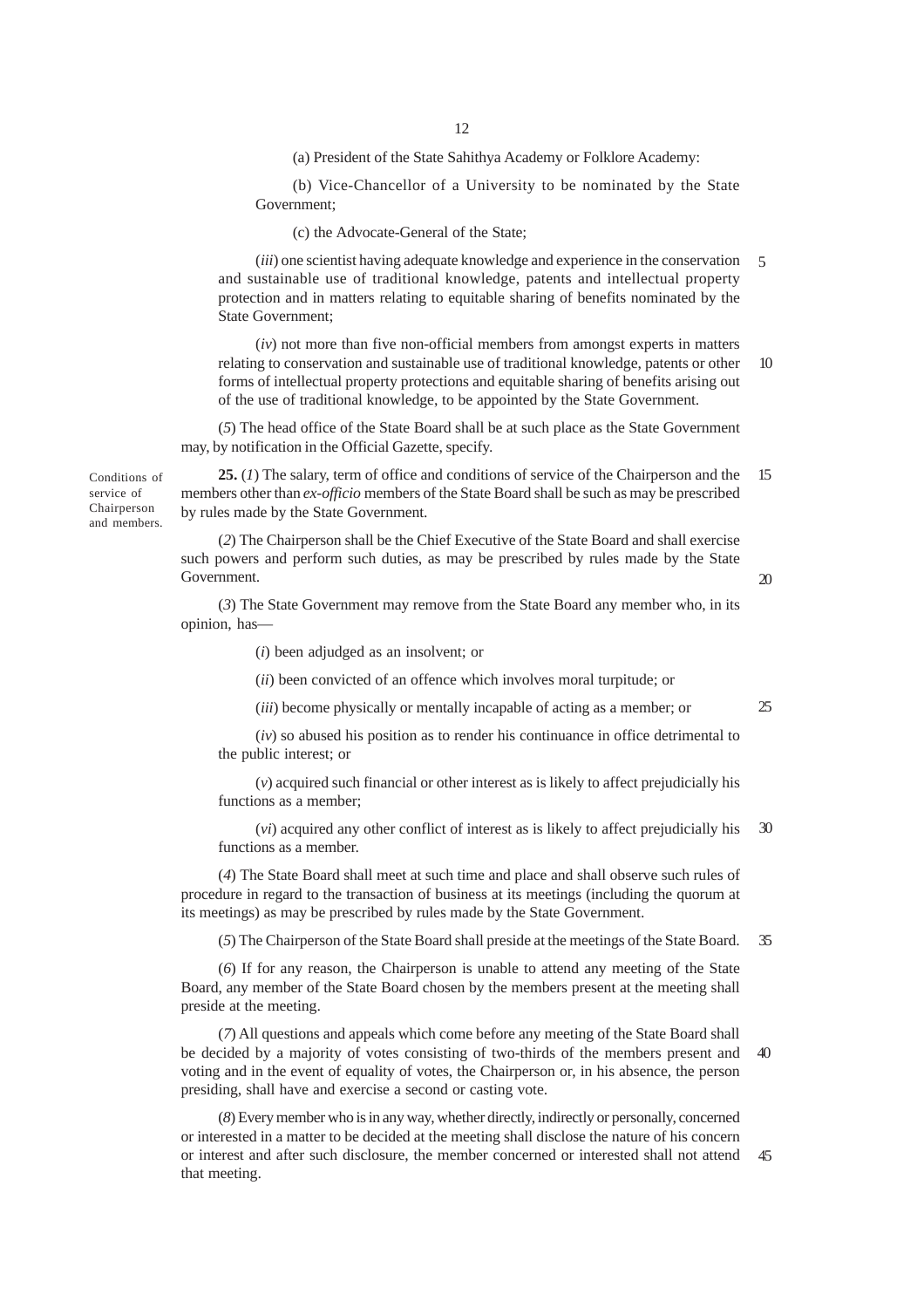(*9*) No act or proceeding of the State Board shall be invalidated merely by reason of—

(*i*) any vacancy in, or any defect in the constitution of the State Board; or

(*ii*) any defect in the appointment of a person acting as a member; or

(*iii*) any irregularity in the procedure of the State Board not affecting the merits of the case.

**26.** The State Board may appoint such officers and other employees as it considers necessary for the efficient discharge of its functions under this Act.

**27.** All orders and decisions of the State Board shall be authenticated by the signature of the Chairperson or any other member authorized by the State Board in this behalf and all 10 other instruments executed by the State Board shall be authenticated by the signature of an officer of the State Board authorized by it in this behalf.

**28.** The State Board may, by general or special order in writing, delegate to any member or officer of the State Board or any other person subject to such conditions, if any, as may be specified in the order, such of the powers and functions under this Act (except the power to prefer an appeal under section 42 and the power to make rules under section 50) as it may

deem necessary.

5

15

**29.** The salaries and allowances payable to the members and the administrative expenses of the State Board including salaries, allowances and pension payable to, or in respect of, the officers and other employees of the State Board shall be defrayed out of the Consolidated 20 Funds of the State.

**30.** The State Government may, after due appropriation made by the State Legislature by law in this behalf, pay to the State Board by way of grants or loans such sums of money as the State Government may think fit for being utilized for the purposes of this Act.

**31.** (*1*) There shall be constituted a Fund, to be managed by the State Board, to be called the State Traditional Knowledge Fund and there shall be credited to the Fund— 25

(*i*) any grants and loans made to the State Board under section 30;

(*ii*) any grants or loans made by the State Government;

(*iii*) all sums received by the State Board from such other sources as may be decided upon by the State Government or the National Authority.

(*2*) The State Fund shall be applied for— 30

(*i*) the management and conservation of traditional knowledge;

(*ii*) compensating or rehabilitating any section of the people economically affected by acts committed under sub-section (*1*) of section 9 or the violation of the rights of traditional knowledge practitioners;

(*iii*) conservation, promotion and development of traditional knowledge;

(*iv*) socio-economic development of persons practicing traditional knowledge in consultation with the local bodies concerned; and

(*v*) meeting the expenses incurred for the purposes authorized by this Act.

**32.** The accounts of the State Board shall be maintained and audited in such manner as the State Government may, in consultation with the Accountant General of the State, prescribe and the State Board shall furnish, to the State Government, before such date as may be prescribed, its audited copy of accounts together with auditor's report thereon. 40

**33.** (*1*) The State Board shall be deemed the custodian of the traditional knowledge of the State on behalf of the State Government.

Officers and employees of State Board.

Authentication of orders and decisions of State Board.

Delegation of powers.

Expenses of State Board on Traditional Knowledge.

Grants and loans to State Board.

Constitution of State Traditional Knowledge Fund.

Audit of accounts of State Board.

Functions of State Board.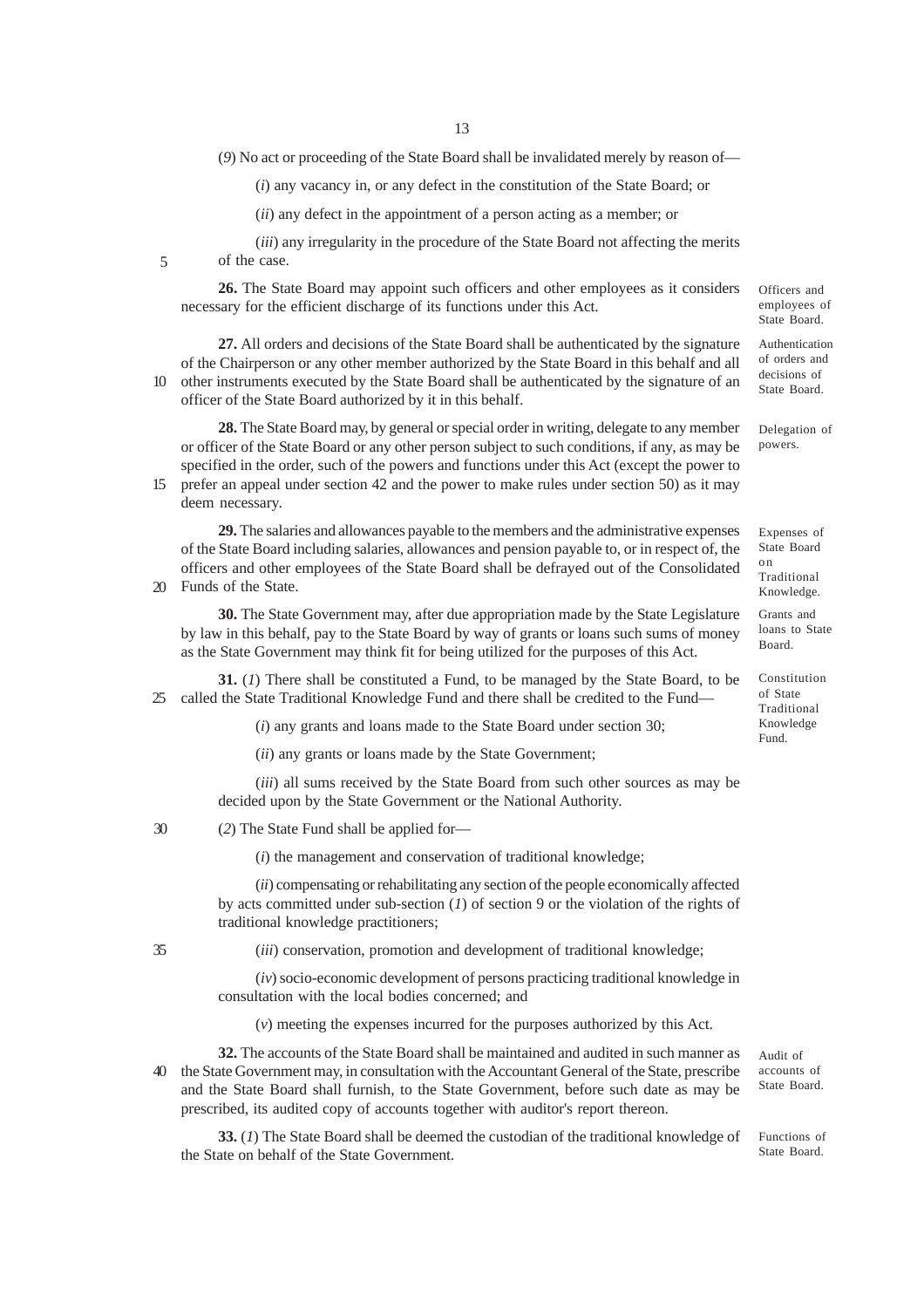(*2*) The State Board shall, after sufficient scrutiny of details as prescribed in subsection (*2*) of section 3, register communities as communities of traditional knowledge, after following due process as prescribed in section 35, and as further prescribed by the National Authority.

(*3*) The State Board shall ensure that the TKDS remains up to date and that all decisions of the State Board, National Authority or the courts, in regard to the custodianship of communities of traditional knowledge, are reflected in the TKDS within one week of the grant of decision. 5

(*4*) The State Board may—

(*i*) advise the State Government on matters relating to the conservation and sustainable use of traditional knowledge and equitable sharing of benefits arising out of the utilization of traditional knowledge; 10

(*ii*) advice the Central Government on matters relating to grants of erroneous patents based on India's traditional knowledge;

(*iii*) assist the right holders to negotiate terms with other possible users, whether commercial or non-commercial for which they may charge a fee; 15

(*iv*) undertake promotional activities for traditional knowledge;

(*v*) perform such other functions as may be necessary to carry out the provisions of this Act.

(*5*) The State Board may facilitate and support, in any manner necessary, the indentifying, classifying, codifying and cataloguing of all traditional knowledge of the State, in collaboration with the TKDL unit. 20

(*6*) The State Board shall, by any act or measure necessary, promote and protect the traditional knowledge of the State and the rights of the communities, and build awareness of the communities on the aforementioned rights as custodians of traditional knowledge.

(*7*) The State Board may, after consultation with any expert committee constituted in this regard, declare any form of traditional knowledge 'under threat of extinction', and shall constitute special provisions and programs to prevent the extinction of such traditional knowledge.

(*8*) The State Board shall prepare an annual traditional knowledge report on the operation of this Act, including the functioning of the State Board and State Government with regards to the State's Traditional knowledge. 30

(*9*) The State Board shall lay the report prepared under sub-section (*8*) before the State's Legislative Assembly and Council if applicable, for a total period of thirty days and shall also publish the report on its website.

Powers of the State Board on Traditional

**34.** (*1*) The State Boards shall have, for the purpose of discharging its functions under this Act, the same powers as are vested in a civil court under the Code of Civil Procedure, 1908 in respect of the following matters, namely:— knowledge. 5 of 1908

> (*i*) summoning and enforcing the attendance of any person and examining him on oath;

(*ii*) requiring the discovery and production of documents;

(*iii*) receiving evidence on affidavits;

(*iv*) issuing commissions for the examination of witness or documents;

(*v*) reviewing its decisions;

(*vi*) dismissing an application for default or deciding it *ex parte*;

35

40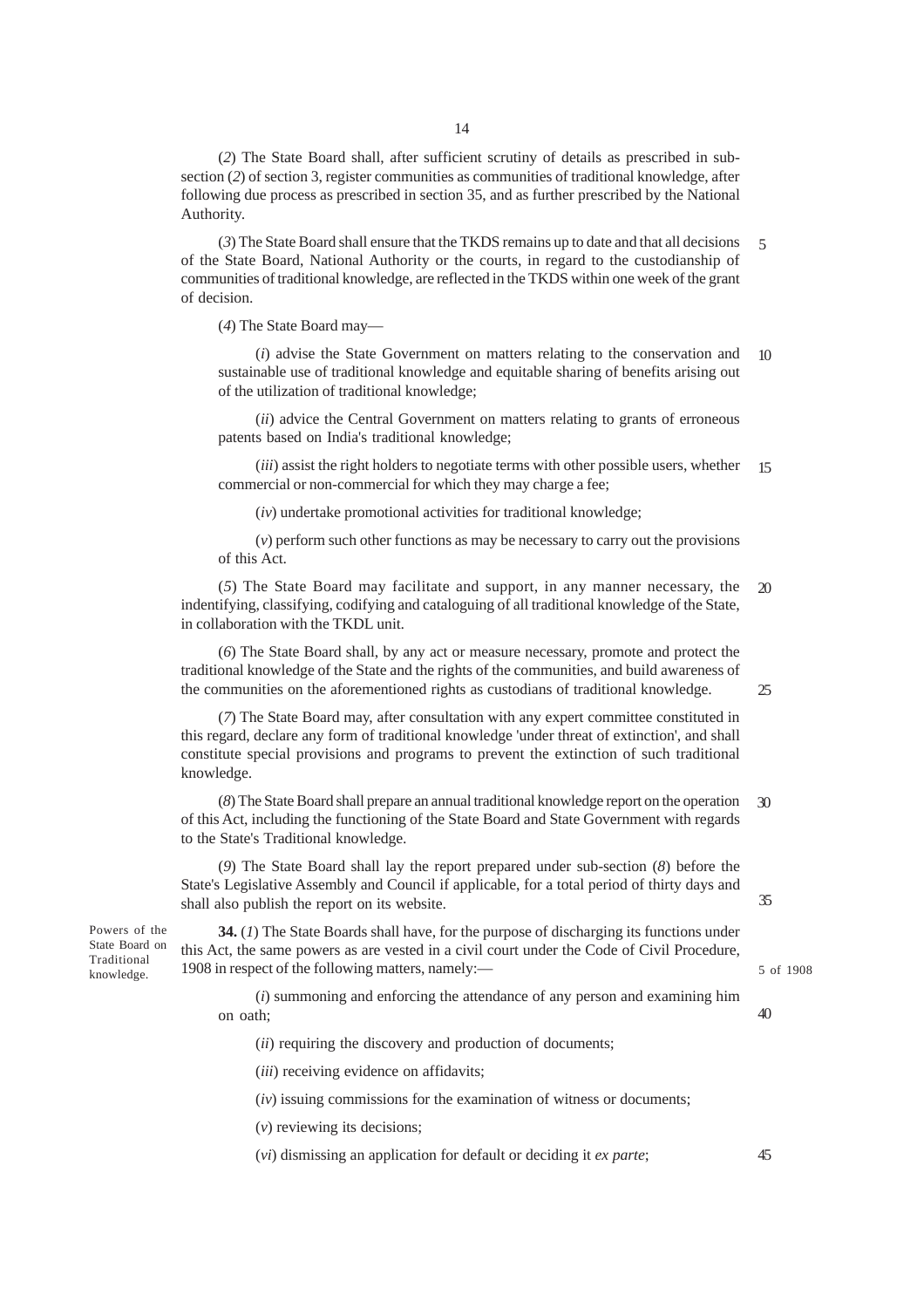15

(*vii*) setting aside any order of dismissal of any application or any order passed by it *ex parte*;

(*viii*) any other matter which may be prescribed.

(*2*) All members, officers and other employees of the State Board shall be deemed, when acting or purporting to act in pursuance of any of the provisions of this Act, to be public servants within the meaning of section 21 of the Indian Penal Code, 1860. 5

CHAPTER V

#### PROCEDURES, TKDS, TKDL AND FUNCTION OF GOVERNMENT

**35.** (*1*) The National Authority or the State Board, as the case may be, shall, after 10 receiving an application and fees in a manner prescribed and sufficient scrutiny of details as per sub-section (*2*) of section 3, accept an application from a community, to be recognized as custodians of traditional knowledge.

**(***2***) The National Authority or the State Board, as the case may be, shall give wide publicity for at least one month to the application for grant of custodianship of traditional knowledge to a community with a view to invite any objections or grievances to such grant of custodianship.** 15

(*3*) The National Authority or the State Board, as the case may be, shall examine objections or grievances brought to its notice in regard to grant of custodianship and after following due process, take a decision on application for grant of custodianship.

(*4*) The National Authority or the State Board, as the case may be, shall decide on grant of custodianship as per powers vested in it by this Act.

(*5*) In case of grant of custodianship to the community, the National Authority or the State Board, as the case may be, shall issue a certification, and a unique and exclusive docket number from its TKDS, to the community.

**36.** (*1*) A Traditional knowledge Docketing System (TKDS) shall be created and maintained by each State Board for its jurisdiction and centrally coordinated and maintained by the National Authority. 25

Traditional Knowledge Docketing System.

Application for grant of custodianship.

45 of 1860

(*2*) The TKDS shall be deemed as a register in order to identify the custodian community with the traditional knowledge.

(*3*) The TKDS shall constitute— 30

> (*i*) details of the custodian community for the traditional knowledge like the nature or definition by which members of the community may be identified and where they may be found.

(*ii*) a short non-exploitable description of the traditional knowledge:

*Explanation.—*The description of the traditional knowledge shall be enough to identify the traditional knowledge but not so much that it can be exploited without the consent of the community. 35

> (*iii*) the community protocol, if any, which shall include matters like details of the decision making body of the community, whom to contact and how to approach the community.

40

**37.** (*1*) The Traditional Knowledge Digital Library unit shall maintain, protect and develop India's Traditional Knowledge Digital Library (TKDL) for the purposes of identifying, classifying, codifying and cataloguing the traditional knowledge that is obtained or derived from India.

Traditional Knowledge Digital Library.

(*2*) The TKDL unit shall attempt to identify, classify, codify and catalogue India's traditional knowledge which is in the custody of the appropriate Government. 45

 $\mathfrak{D}$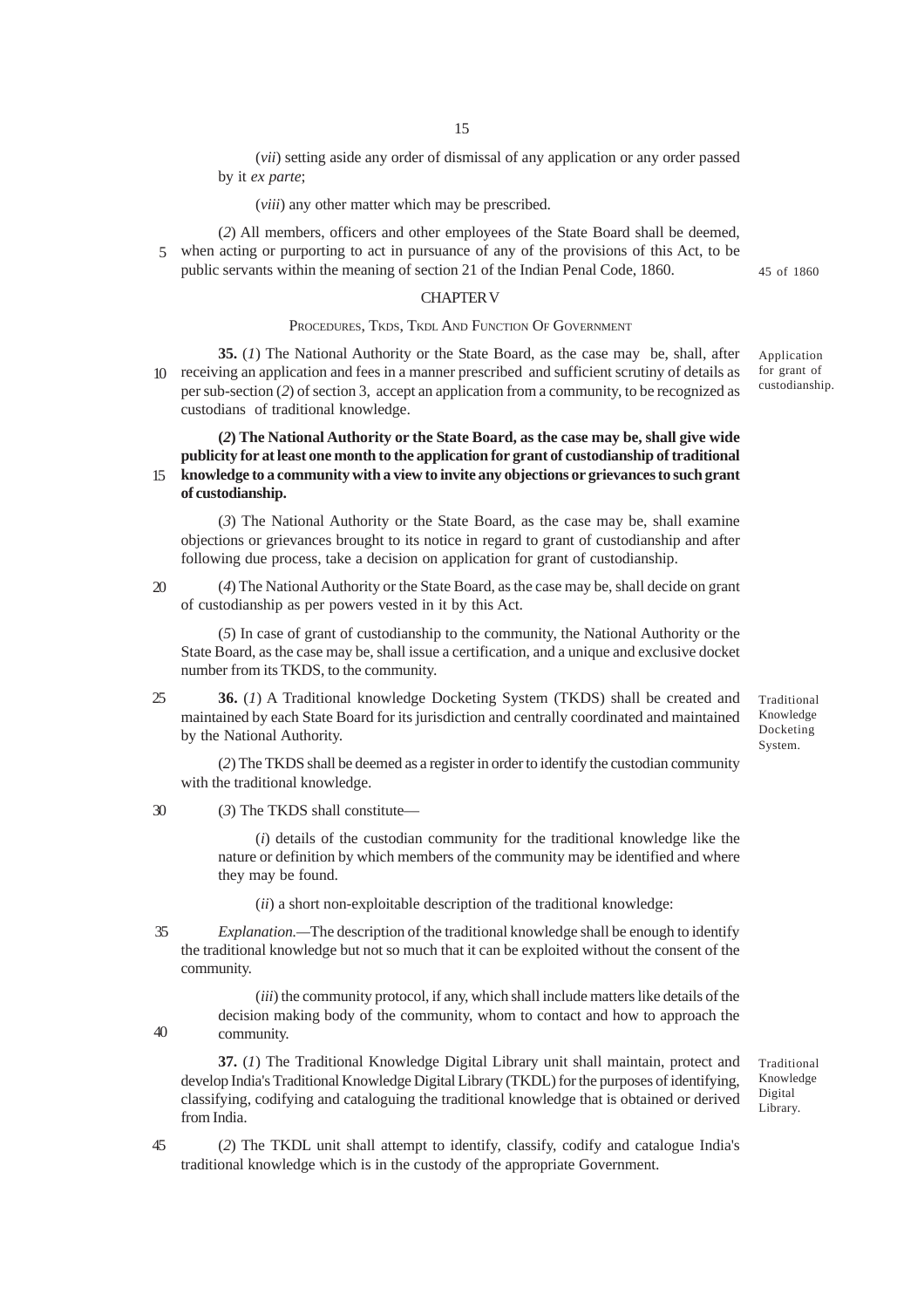(*3*) The TKDL unit shall attempt to identify, classify, codify and catalogue the traditional knowledge in the custody of any community, if the community provides consent to the TKDL unit, prior to its use.

(*4*) In the case of traditional knowledge in the TKDL, before the custody of traditional knowledge is transferred to a community, the community may, by way of notification through the appropriate Government, choose to purge the information relating to their traditional knowledge from the TKDL. 5

(*5*) The TKDL shall be made available to patent or intellectual property offices around the world, by whatever name called, as 'prior art', to prevent or revoke the grant of erroneous patents on India's Traditional Knowledge, under reasonable and necessary non-disclosure and privacy agreements. 10

(*6*) The access to the TKDL shall only be granted on consent of the custodian and after signing a non-disclosure agreement with the TKDL unit.

Functions of the Central Government.

Functions of the State Government.

**38.** (*1*) The Central Government may take any measures necessary to oppose, prevent or get revoked, the grant of patents or any other form of intellectual property protection, within India or abroad, which is based on traditional knowledge obtained or derived from India. 15

(*2*) The Central Government may constitute such schemes and programs, as it deems necessary, for the protection, preservation, promotion and development of traditional knowledge obtained or derived from India, as per the spirit of this Act.

**39.** (*1*) The State Government may take any measures necessary to oppose, prevent or get revoked the grant of patents or any other form of intellectual property protection, within India, which is based on traditional knowledge obtained or derived from its jurisdiction.

(*2*) The State Government may constitute such schemes and programs, as it deems necessary, for the protection, preservation, promotion and development of traditional knowledge, as per the spirit of this Act. 25

#### CHAPTER VI

#### **MISCELLANEOUS**

**40.** (*1*) Without prejudice to the foregoing provisions, the National Authority shall, in the discharge of its functions and duties under this Act, be bound by such directions on questions of policy as the Central Government may give in writing to it from time to time: 30

Provided that the National Authority shall, as far as practicable, be given opportunity to express its views before any direction is given under this sub-section.

(*2*) The decision of the Central Government whether a question is one of policy or not shall be final.

**41.** (*I*) Without prejudice to the foregoing provisions, the State Board shall, in the discharge of its functions and duties under this Act, be bound by such directions on questions of policy as the State Government may give in writing to it from time to time:

Provided that the State Board shall, as far as practicable, be given an opportunity to express its views before any direction is given under this sub-section.

(*2*) The decision of the State Government whether a question is one of policy or not shall be final.

Settlement of disputes.

**42.** (*1*) Every determination, order or adjudication made by the National Authority in regard to any dispute shall be given in such form and after following such procedure as may prescribed by rules made by the Central Government:

Authority to be bound by the directions given by Central

Government.

National

Power of the State Government to give directions.

35

20

 $40$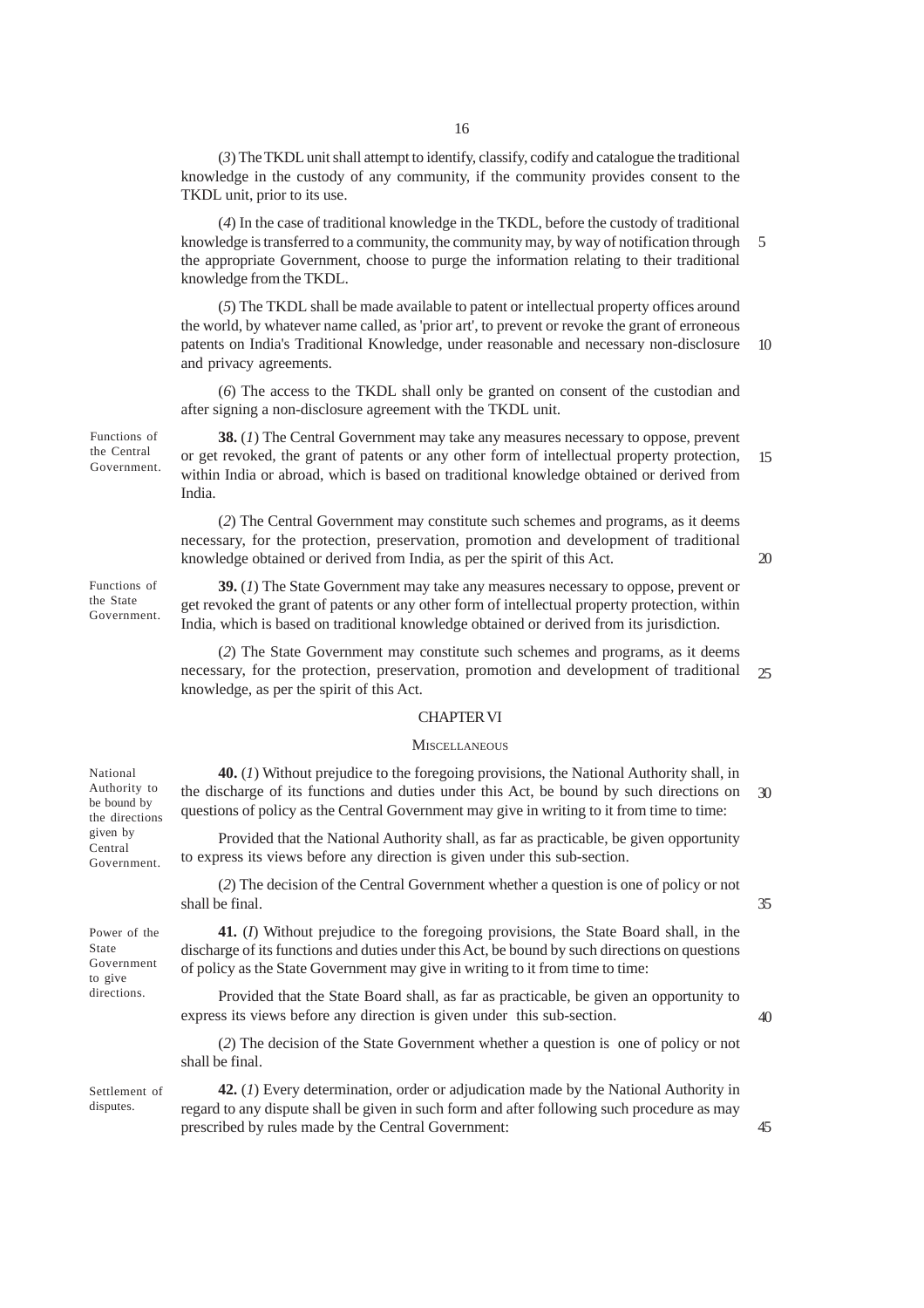Provided that before determining, ordering or adjudicating, the parties shall be given a reasonable opportunity of being heard.

(*2*) While adjudicating any dispute under this section, the National Authority shall be guided by the principles of natural justice.

**43.** (*1*) Any person, aggrieved by any determination or order of the State Board under this Act, may file an appeal to the National Authority within sixty days from the date of communication to him, of the determination or order of the State Board. 5

(*2*) Any person, aggrieved by any determination, order or adjudication of the National Authority under this Act, may file an appeal to the Supreme Court within thirty days from the date of communication to him, of the determination or order of the National Authority: 10

Provided that the Supreme Court may, if it is satisfied that the appellant was prevented by sufficient cause from filing the appeal within the said period, allow it to be filed within a further period not exceeding sixty days.

**44.** Every determination or order made by the National Authority or by the Supreme Court in any appeal against any determination or order of the State Board or the National 15 Authority shall, on a certificate issued by any officer of the National Authority or the Registrar of the Supreme Court, as the case may be, be deemed to be decree of the civil court and shall be executable in the same manner as a decree of that court.

*Explanation.—*For the purposes of this section, the expression "State Board" includes 20 the person or group of persons to whom the powers or functions under sub-section (2) of section-xx have been delegated under the proviso to sub-section (*2*) of section 24 and the certificate relating to such person or group of persons under this section shall be issued by such person or group of persons, as the case may be.

**45.** No suit, prosecution or other legal proceedings shall lie against the Central Government or the State Government or any officer of the Central Government or the State 25 Government or any member, officer or employee of the National Authority or the State Board for anything which is in good faith done or intended to be done under this Act or the rules or regulations made thereunder.

**46.** The offences under this Act shall be cognizable and non-bailable.

**47.** The provisions of this Act shall be in addition to, and not in derogation of, the provisions in any other law, for the time being in force, relating to biodiversity. 30

**48.** The Central Government may give directions to any State Government as to the carrying into execution in the State of any of the provisions of this Act or of any rule or regulation or order made thereunder.

**49.** No Court shall take cognizance of any offence under this Act except on a complaint made by— 35

> (a) the Central Government or any authority or officer authorized in this behalf by that Government; or

(b) any benefit claimer who has given notice of not less than thirty days in the prescribed manner, of such offence and of his intention to make a complaint, to the Central Government or the authority or officer authorized as aforesaid.

Appeals.

Execution of determination or order.

Protection of action taken in good faith.

Offences to be cognizable and nonbailable. Act to have effect in addition to other Acts. Power of

Central Government to give directions to State Government.

Cognizance of offences.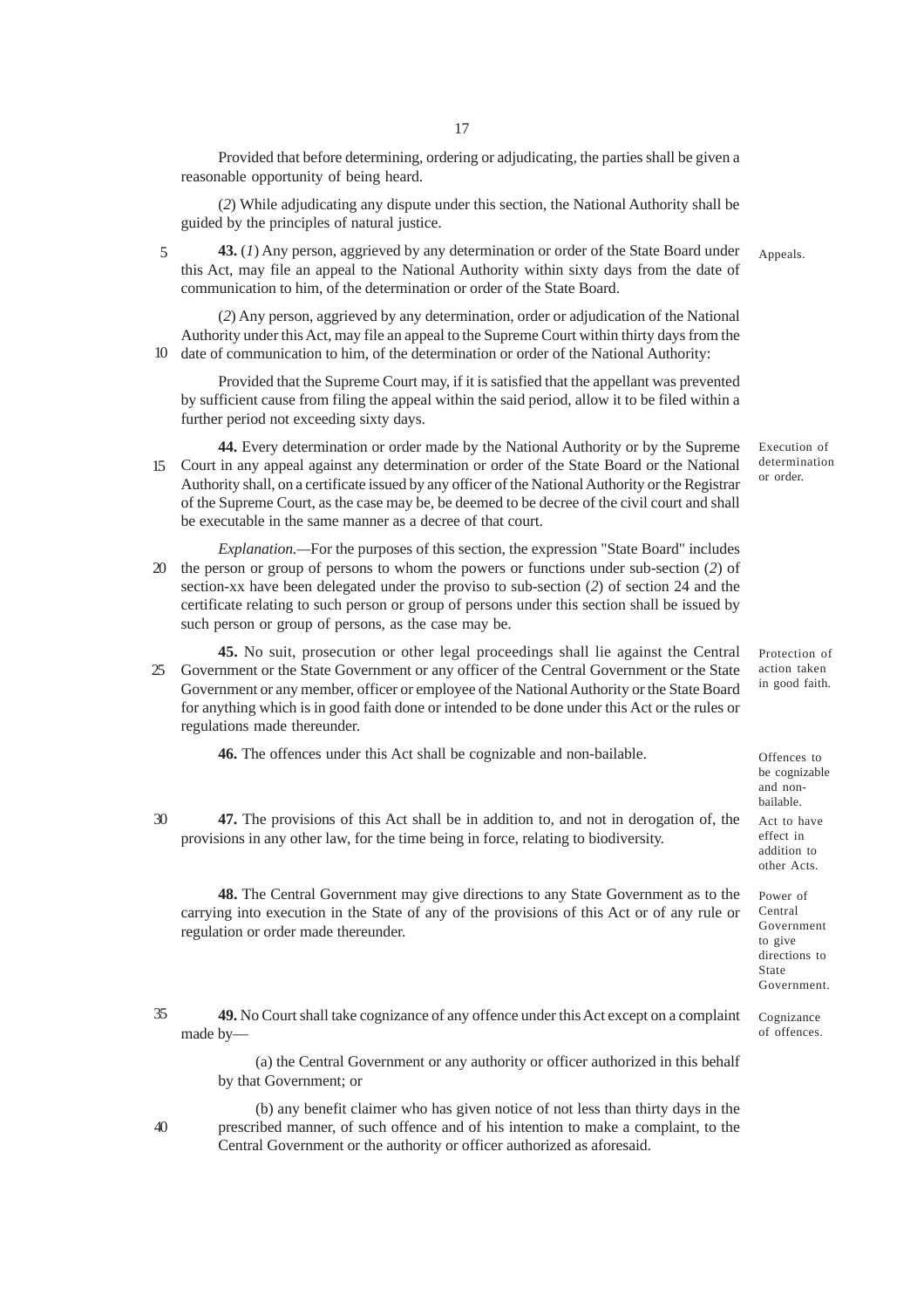Power of Central Government to make rules.

**50.** (*1*) The Central Government may, by notification in the Official Gazette, make rules for carrying out the purposes of this Act.

(*2*) In particular, and without prejudice to the generality of the foregoing power, such rules may provide for any of the following matters, namely:-

(*i*) form of application and the manner for transfer of traditional knowledge under 5 sub-section (*2*) of section 3;

(*ii*) manner of felicitation under sub-section (*4*) of section 6;

(*iii*) terms and conditions of service of the Chairperson and members under subsection (*1*) of section 13;

(*iv*) powers and duties of the Chairperson under sub-section (*2*) of section 13; 10

(*v*) procedure under sub-section (*4*) of section 13 in regard to transaction of business at meetings;

(*vi*) allowances of committee members under sub-section (*3*) of section 14.

(*vi*) form in which the annual statement of account shall be prepared under sub-section (*1*) of section 21;

(*viii*) form of application and payment of fees for undertaking activities under sub-section (*1*) of section 35;

(ix) the additional matter in which the National Authority may exercise powers of the civil court under sub-section  $(I)(viii)$  of section 23;

(x) the manner of giving notice under sub-section (*5*) of section 22;

20

15

(xi) any other matter which is to be, or may be, prescribed, or in respect of which provision is to be made, by rules.

(*3*) Every rule made under this section and every regulation made under this Act shall be laid, as soon as may he after it is made, before each House of Parliament, while it is in session or a total period of thirty days which may be comprised in one session or in two or more successive sessions, and if, before the expiry of the session immediately following the session or the successive sessions aforesaid, both Houses agree in making any modification in the rule or regulation or both Houses agree that the rule or regulation should not be made, the rule or regulation shall thereafter have effect only in such modified form or be of no effect, as the case may be; so, however, that any such modification or annulment shall be without prejudice to the validity of anything previously done under that rule or regulation. 25 30

Power of State Government to make rules.

**51.** (*1*) The State Government may, by notification in the Official Gazette, make rules for carrying out the purposes of this Act.

(*2*) In particular, and without prejudice to the generality of the foregoing power, such rules may provide for all or any of the following matters, namely:—

(*i*) form of application and the manner for transfer of traditional knowledge under sub-section (*2*) of section 3;

(*ii*) manner of felicitation under sub-section (*4*) of section 6;

(*iii*) terms and conditions of service of the Chairperson and members under subsection (*I*) of section 25;

40

35

(*iv*) powers and duties of the Chairperson under sub-section (*2*) of section 25;

(*v*) procedure under sub-section (*4*) of section 25 in regard to transaction of business at meetings;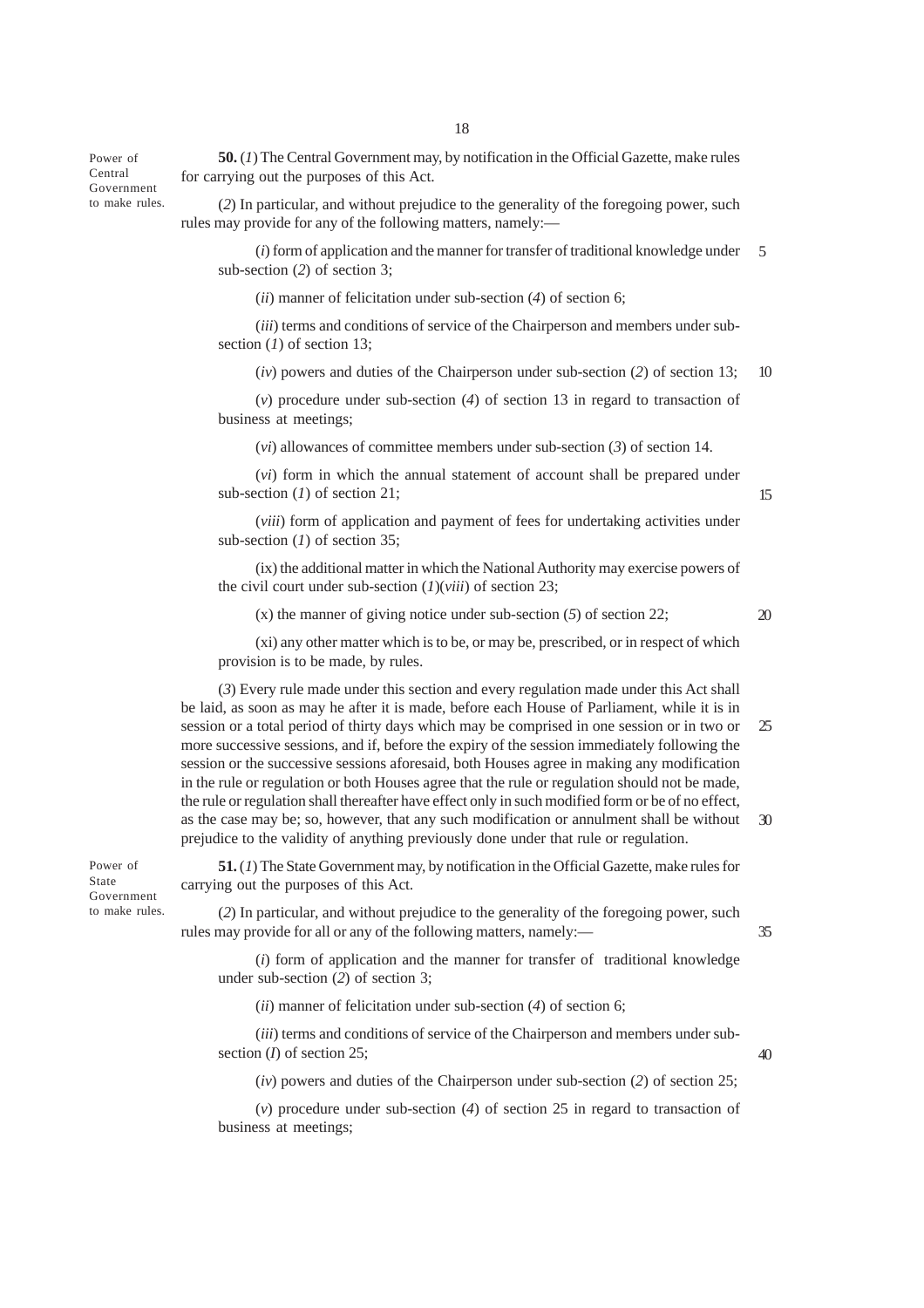(*vi*) the manner of maintaining and auditing the accounts of the State Board and the date before which its audited copy of the accounts together with auditor's report thereon shall be furnished under section 32;

(*vii*) form of application and payment of fees for undertaking activities under sub-section (*1*) of section 35;

(*viii*) any other matter which is to be, or may be, prescribed, or in respect of which provision is to be made, by rules.

(*3*) Every rule made by the State Government under this section shall be laid, as soon as may be after it is made, before each House of the State Legislature where it consists of two 10 Houses, or where such Legislature consists of one House, before that House.

5

**52.** The National Authority shall, with the previous approval of the Central Government, by notification in the Official Gazette, make regulations for carrying out the purposes of this Act.

Power to give effect to the

**53.** (*1*) If any difficulty arises in giving effect to the provisions of this Act, the Central Government may, by order, not inconsistent with the provisions of this Act, remove the 15difficulty:

Provided that no such order shall be made after the expiry of a period of two years from the commencement of this Act.

(*2*) Every order made under this section shall be laid, as soon as may be, after it is made, before each House of Parliament. 20

provisions of the Act.

Power to remove difficulties.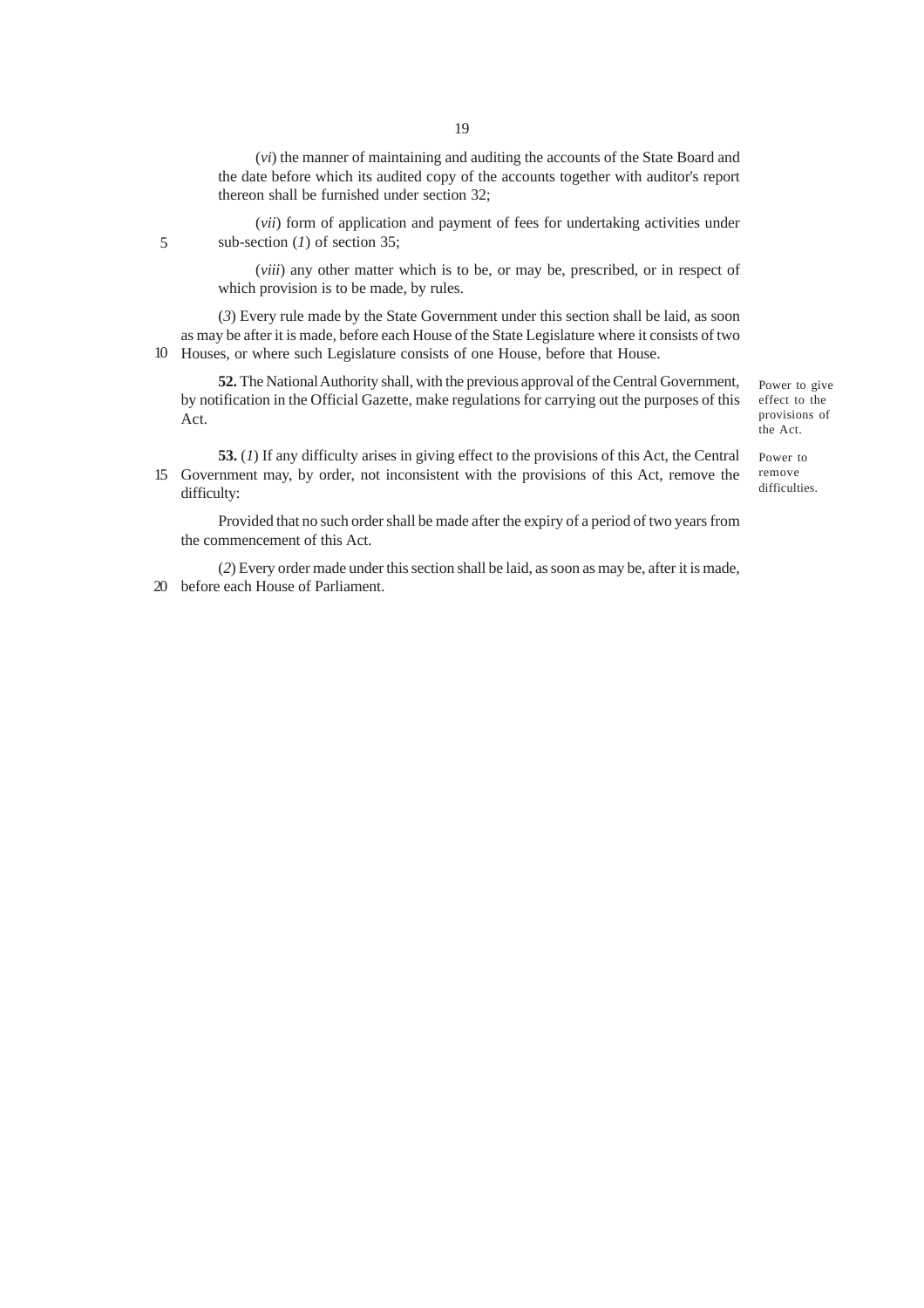# STATEMENT OF OBJECTS AND REASONS

India is one of the oldest societies of the world, as well as one that has been most aware and conscious of its surroundings. Its observations over the years have translated into one of the largest repositories of knowledge about medicinal preparations, method of treatment, literature, music, art forms, designs, marks etc. as well as a vast range of knowhow, skills, innovations, practices and learning. Collectively this constitutes India's traditional knowledge, which has become, in many ways, an expression of our culture.

The advancement of science, technology and commerce offers considerable opportunity for the benefit and spread of India's traditional knowledge. However, since many of the indigenous communities who are its custodians still rely on their traditional knowledge for their livelihood and identity, its misappropriation can severely prejudice their interests.

For instance, patenting and intellectual property protection grants ownership and exclusive rights of use over innovative knowledge. There have already been several attempts to acquire such exclusive protections over India's traditional knowledge, which is a gross injustice. Traditional knowledge is neither an innovation nor held by any single person. Rather it is passed down and refined over several generations and thus may not be considered as 'intellectual property'.

Even as the World Intellectual Property Organization (WIPO) holds consultations to define and provide guidelines for traditional knowledge and its management, India must appropriate all its traditional knowledge to ensure that any application of it is accompanied with recognition of its original custodians. Moreover, India must ensure that the application of traditional knowledge does not harm the interests of its custodians and the benefits are equitably shared between the communities and the users.

In this regard India has even setup an innovative and one-of-its-kind Traditional Knowledge Digital Library to classify and codify India's traditional knowledge so that it can be offered as 'prior art' to prevent the grant of erroneous patents. Parliamentary recognition shall give it the due importance it deserves to protect India's interests. However, it should be complimented with a system of registration that identifies the traditional knowledge with its rightful custodians.

The protection of traditional knowledge must ensure that there is enough incentive for research and innovation and for its benefits to be shared in a fair manner. There is a vast amount of social benefit from further development of traditional knowledge, and it must equally reward those who are willing to invest in it.

This Bill recognizes the complete and absolute right of the Union of India over the traditional knowledge that exists within its national territory. In addition, it recognizes the contribution of specific communities in the development of the traditional knowledge by giving them certain rights, including the right to self-determination. The Bill also proposes administrative framework to manage traditional knowledge in India.

Legislation is required so that traditional knowledge of India is rightly attributed, correctly defined and its use appropriately incentivized to maximize its potential benefits.

Hence this Bill.

*October* 15, 2016.

NEW DELHI: SHASHI THAROOR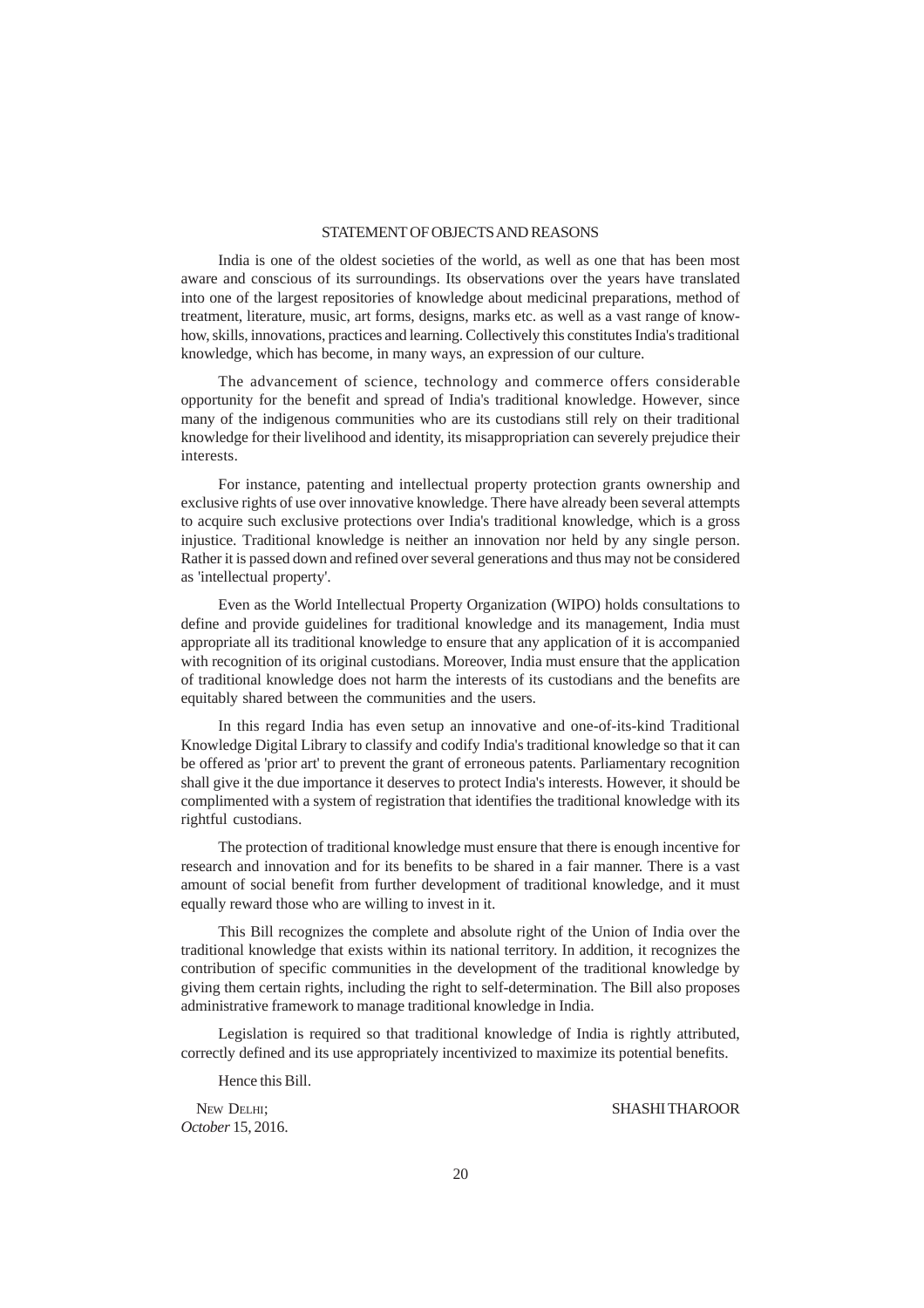# FINANCIAL MEMORANDUM

Clause 12 of the Bill provides that the Central Government shall establish a National Authority on Traditional Knowledge. It also provides for appointment of a Chairperson and other members to the National Authority. Clause 15 of the Bill provides for appointment of Officers and other employees to the National Authority. Clause 19 of the Bill provides that Central Government shall provide grants and loans to the National Authority for carrying out the purposes of this Act. Clause 35 of the Bill provides that National Authority shall give wide publicity for application for grant of custodianship of traditional knowledge to a community. The Bill, therefore, if enacted, would involve expenditure from the Consolidated Fund of India. It is estimated that a recurring expenditure of about rupees five hundred crore would be involved from the Consolidated Fund of India.

A non-recurring expenditure of about rupees one hundred crore is also likely to be involved.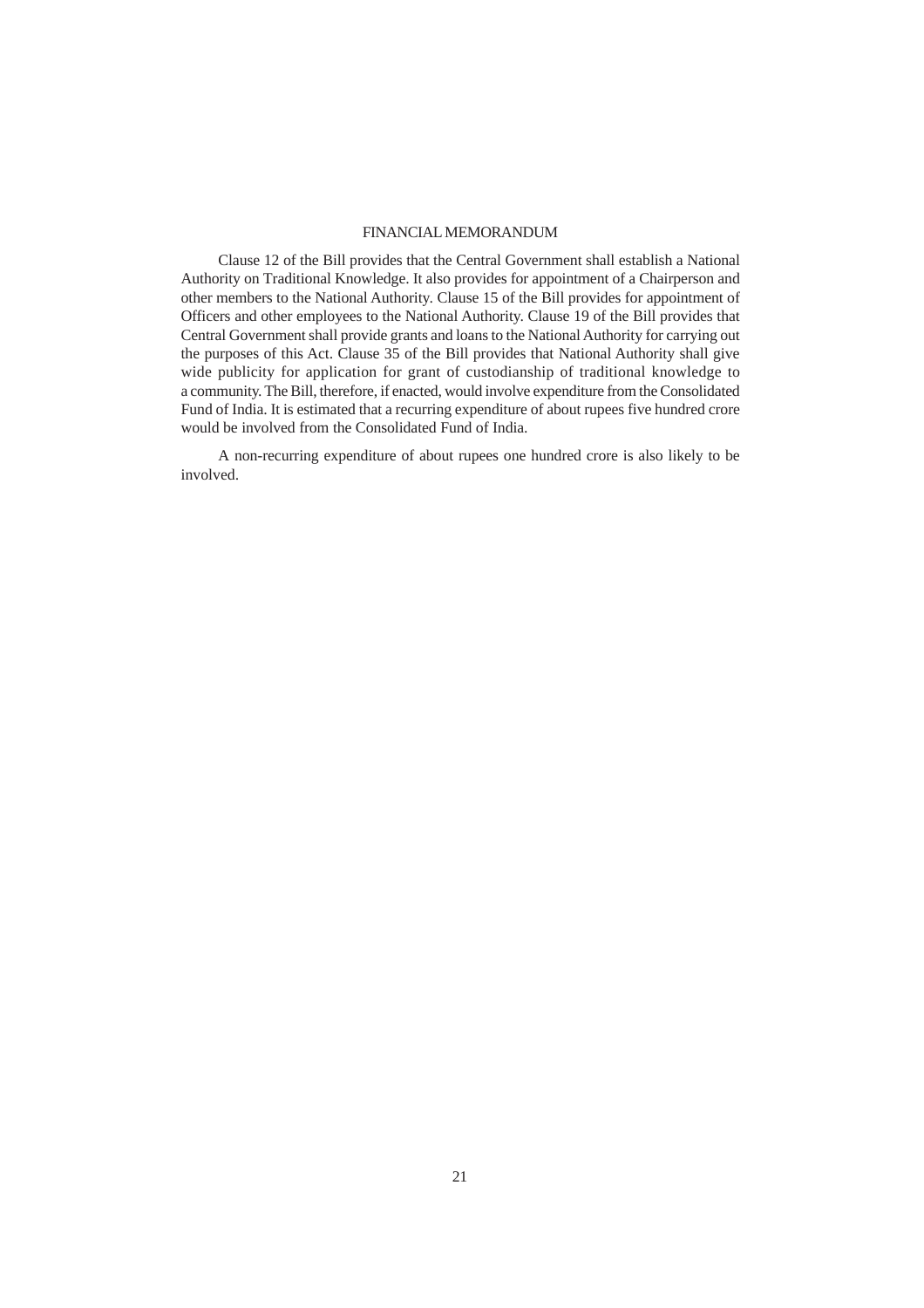# MEMORANDUM REGARDING DELEGATION OF LEGISLATION

Clause 50 of the Bill empowers the Central Government to make rules for carrying out the purposes of this Bill. As the rules will relate to matter of detail only, the delegation of legislative power is of a normal character.